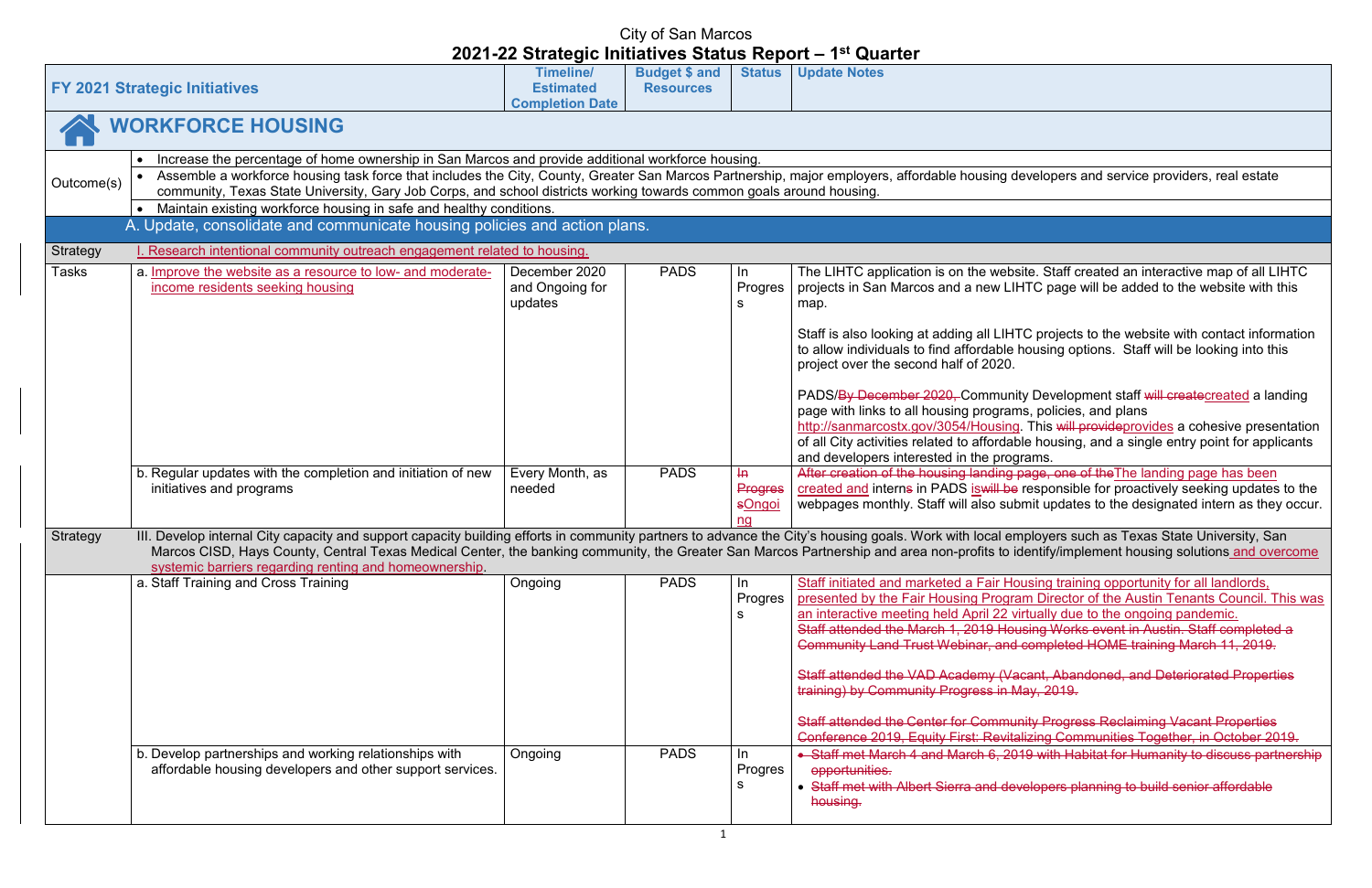#### g with TDHCA on March 11, 2019. No training was

ember of the Workforce Housing Taskforce to  $\epsilon$ ersity and area developers to provide affordable

 $\overline{\text{e}}$  San Marcos Housing authority to discuss revisions i exemption requests.

 $\epsilon$  opers proposing LIHTC projects in San Marcos, rs to discuss providing affordable lots for workforce

In led by Texas State University CIEDAR to develop may be replicated in the city.

If mixed and workforce housing.

 $\epsilon$  sholas Hall of the Houston Land Bank to discuss land takeholders in August 2019.

enversations with community groups and

and potential partnerships as part of SMTX 4 All.

a. Determine appropriate appropriate appropriate approved a contract for demolition of homes beyond repair ent funding. Code Enforcement staff will identify the itiate contact with the property owners; Community ome verifications and follow through with the ement of a lien for the cost. This program will remove vide a fresh start for owners who are not able to afford

e Enforcement staff met in August to discuss policies arograms related to repair, rehabilitation, and  $s$ . Policies and procedures for these programs will be ns in November and December, which will determine sion and specific staff members in order to implement the repair, rehabilitation, and demolition programs will

**Academy (Vacant, Abandoned, and Deteriorated** nunity Progress in October, 2020.

al Property Preservation Conference in October,

edard housing.

eting proactive or complaint driven inspections.

nortgagee, deed history, probate, etc.

eturally unsound and what steps need to be taken operty).

 $\frac{1}{2}$  ues that exist if occupied.

ith property owners. Work on a feasible plan/timeline. qualify for housing rehabilitation for owner-occupied

|                 |                                                                                      | <b>City of San Marcos</b> | 2021-22 Strategic Initiatives Status Report - 1 <sup>st</sup> Quarter                                                                                                                                                                                                                                                                                                                                                                                                                                                                                                                                                                                                                                                                                                                                                                                                                                                                                                                              |
|-----------------|--------------------------------------------------------------------------------------|---------------------------|----------------------------------------------------------------------------------------------------------------------------------------------------------------------------------------------------------------------------------------------------------------------------------------------------------------------------------------------------------------------------------------------------------------------------------------------------------------------------------------------------------------------------------------------------------------------------------------------------------------------------------------------------------------------------------------------------------------------------------------------------------------------------------------------------------------------------------------------------------------------------------------------------------------------------------------------------------------------------------------------------|
|                 |                                                                                      |                           | • Five staff attended HOME training<br>attended in 2020.<br>• Staff met with a developer and me<br>discuss opportunities for the Unive<br>housing.<br>• Staff met with Albert Sierra of the<br>to the LIHTC Policy to allow tax ex<br>• Staff has met with several develop<br>including meeting with developers<br>housing.<br>• Participating in design competition<br>affordable housing product that m<br>• Assessing old Fire Station site for<br>• Staff facilitated meetings with Nich<br>banks with the community and sta<br>• Staff conducted 38 community cor<br>organizations to discuss housing                                                                                                                                                                                                                                                                                                                                                                                         |
| <b>Strategy</b> | IV. Focus on improving sub-standard housing and research additional funding sources. |                           |                                                                                                                                                                                                                                                                                                                                                                                                                                                                                                                                                                                                                                                                                                                                                                                                                                                                                                                                                                                                    |
| <b>Tasks</b>    | a. Determine appropriate role for code enforcement.                                  | <b>PADS</b>               | On May 4, 2021, City Council appro<br>using \$125,000 in CDBG Entitlemen<br>homes in need of demolition and init<br>Development staff will conduct incor<br>demolition of the property and place<br>blight from neighborhoods and provi<br>demolition.<br>New item under review<br><b>Community Development and Code</b><br>and procedures for CDBG-funded pr<br>demolition of homes in San Marcos.<br>developed jointly by the two division<br>the exact roles played by each divisi<br>the programs. It is anticipated that th<br>be active in the first quarter of 2021.<br>• CE Staff attended the VAD A<br><b>Properties training) by Comm</b><br>• CE Staff attended the Nationa<br>2020.<br>• CE can help identify substand<br>· Identify properties by conduct<br>Research property: owner, m<br>• Determine if property is struct<br>(demolition or securing of pro<br>• Determine any life-safety issu<br>• Discuss intent of property with<br>• Determine if property would a<br>homes. |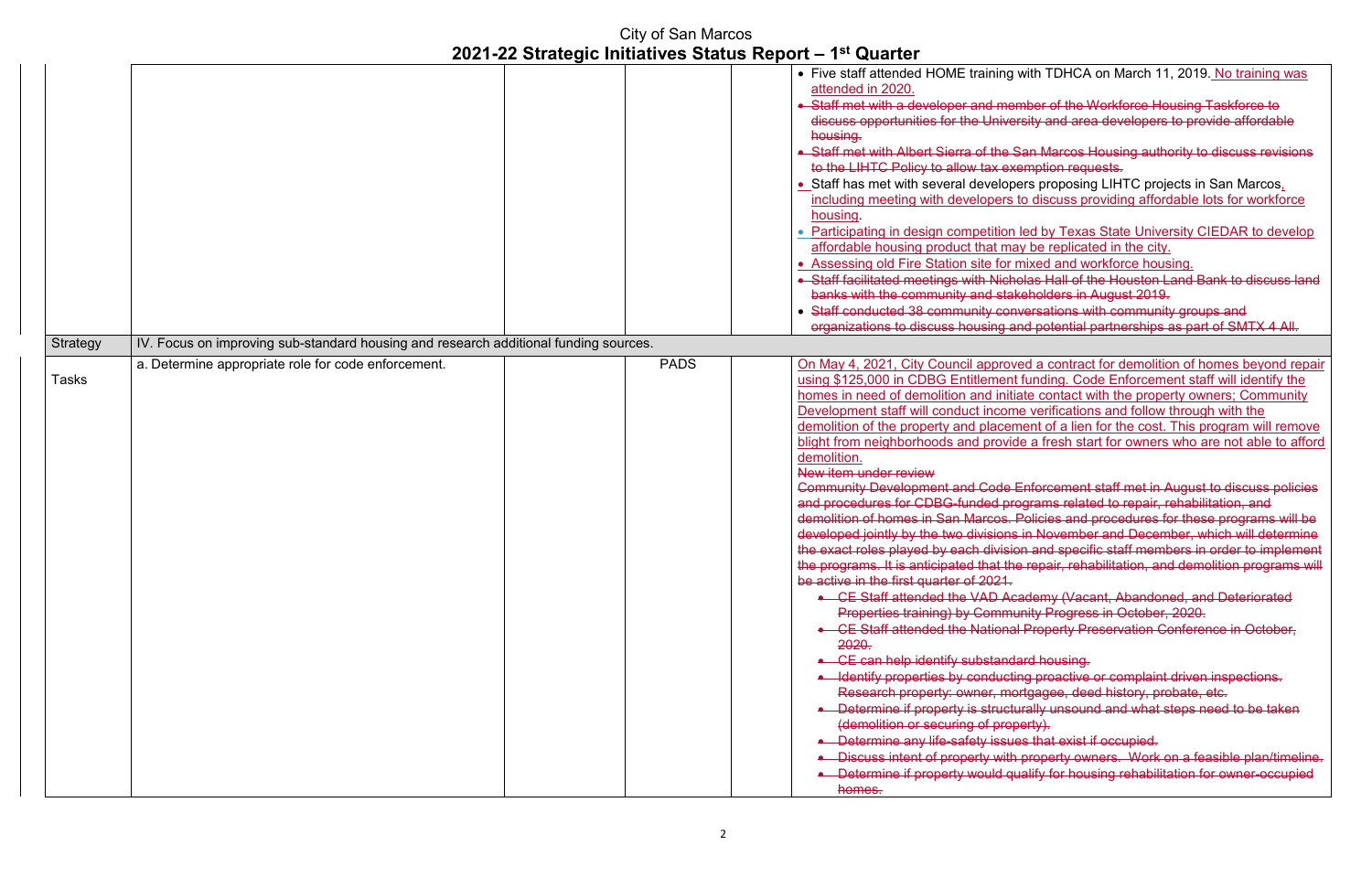lations, additional enforcement action can be taken bus, utility disconnection.

ant Council to add additional services to meet local

dicated page on the agency website with tenant-**Marcos residents and Texas State University** 

Texas State University students living in Hays and bersons living within the city limits of San rovided through in-office appointments, online help sions.

location, issue and service type are tracked the demographic information and narrative content outcomes.

isfaction surveys of all clients who participate.

ed keeping the current long-term rental registration ental registration component. approval

Itor has been established as the Fair Housing Officer ition and staff will continue to work on accessibility.

quickly as possible. Five City-owned lots were of City Council on April 6, 2021. One will be reof six lots. -pending acquisition of additional lots.

additional lots; cost and location have been obstacles

tors or subrecipients to manage the construction are in the summer. date for program completion.

BG Entitlement housing rehabilitation program is will be in place by October 30, 2020, followed by Disaster Recovery program (CDBG-DR) in rograms will likely necessitate procurement program, after which the programs will be active in are currently projected to be active by Fall 2021. **BG Entitlement housing rehabilitation program is** will be in place by October 30, 2020, after which the an resume. So that the application <u>and contracting</u> start up again in the first quarter of 2021 with the

|                 |                                                                                                                                      |                                |                             |                    | • For rental properties with vio<br>by Code Enforcement: citatic                                                                     |
|-----------------|--------------------------------------------------------------------------------------------------------------------------------------|--------------------------------|-----------------------------|--------------------|--------------------------------------------------------------------------------------------------------------------------------------|
|                 |                                                                                                                                      |                                |                             |                    |                                                                                                                                      |
|                 | b. Assess the need for a local resource to interact with the<br><b>Austin Tenants Council.</b>                                       | <b>June 2021</b>               | Neighborhood<br>Enhancement | In<br>Progres<br>s | Research the ability for Austin Tena<br>needs. Current activities include:<br>• Outreach and Education: De                           |
|                 |                                                                                                                                      |                                |                             |                    | landlord information for San<br>students                                                                                             |
|                 |                                                                                                                                      |                                |                             |                    | Direct services: Available to<br>Williamson counties and all p                                                                       |
|                 |                                                                                                                                      |                                |                             |                    | Marcos. Services may be pr                                                                                                           |
|                 |                                                                                                                                      |                                |                             |                    | sessions and telephone sess<br>Data collection: Population, I                                                                        |
|                 |                                                                                                                                      |                                |                             |                    | Monthly reporting: Includes t<br>related to successful service                                                                       |
|                 |                                                                                                                                      |                                |                             |                    | <b>Survey: ATC will provide sati</b>                                                                                                 |
|                 | c. Evaluate requirements for owners to make repairs to<br>rental properties.                                                         | <b>June 2022</b>               | Neighborhood<br>Enhancement | In<br>Progres<br>s | On 12/2/2020, City Council approve<br>ordinance and have staff develop re<br>• Prepare model ordinance for<br>Seek stakeholder input |
|                 | d. Set up a more accessible resource for housing                                                                                     |                                | <b>PADS</b>                 |                    | Determine staffing needs<br>Lorena Escobar, Housing Coordina                                                                         |
|                 | discrimination complaints and provide additional outreach.                                                                           |                                |                             |                    | as required by HUD. This is a trans                                                                                                  |
|                 | B. Develop dedicated housing and revenue sources that meet goals.                                                                    |                                |                             |                    |                                                                                                                                      |
| <b>Strategy</b> | I. Build additional permanently affordable homes targeted to flood victims on City-owned lots with CDBG-DR funds.                    |                                |                             |                    |                                                                                                                                      |
| <b>Tasks</b>    | a. Eligibility Review - Begin Construction                                                                                           | <b>June</b>                    | <b>PADS</b>                 | In                 | Nine homes will be constructed as                                                                                                    |
|                 |                                                                                                                                      | 2021December<br>2021           |                             | Progres            | donated to the program by approva<br>zoned and re-platted to yield a total                                                           |
|                 |                                                                                                                                      |                                |                             | s                  |                                                                                                                                      |
|                 |                                                                                                                                      |                                |                             |                    | Staff are proactively seeking three a<br>to overcome.                                                                                |
|                 |                                                                                                                                      |                                |                             |                    | Requests for proposals for contract                                                                                                  |
|                 |                                                                                                                                      |                                |                             |                    | in draft form and will be published in<br>JuneDecember, 2021 is a realistic of                                                       |
| Strategy        | II. Utilize CDBG funds to preserve and maintain for households earning less than 80% AMI through the Housing Rehabilitation Program. |                                |                             |                    |                                                                                                                                      |
|                 | a. Fund CDBG applicants requesting Housing Rehabilitation                                                                            | Program Year                   | <b>PADS</b>                 | In                 | Policies and procedures for the CDI                                                                                                  |
| <b>Tasks</b>    | Program funds for PY2019.                                                                                                            | begins October 1,              |                             | Progres            | beingwere completely updated and                                                                                                     |
|                 |                                                                                                                                      | 2019 and ends<br>Sept 30, 2020 |                             | s                  | updated procedures for the CDBG I<br>November. Implementation of the p                                                               |
|                 |                                                                                                                                      |                                |                             |                    | processes for administration of the                                                                                                  |
|                 |                                                                                                                                      |                                |                             |                    | the first quarter of 2021 Programs                                                                                                   |
|                 | b. Continue to work with PY19 CDBG                                                                                                   | Program Year                   | <b>PADS</b>                 | In.                | Policies and procedures for the CDI                                                                                                  |
|                 | Housing Rehabilitation Programs: Southside and BR3T                                                                                  | begins October 1,              |                             | Progres            | beingwere completely updated and                                                                                                     |
|                 |                                                                                                                                      | 2019 and ends                  |                             |                    | Southside Rehabilitation program c<br>processes can be combined, it may                                                              |
|                 |                                                                                                                                      |                                |                             |                    |                                                                                                                                      |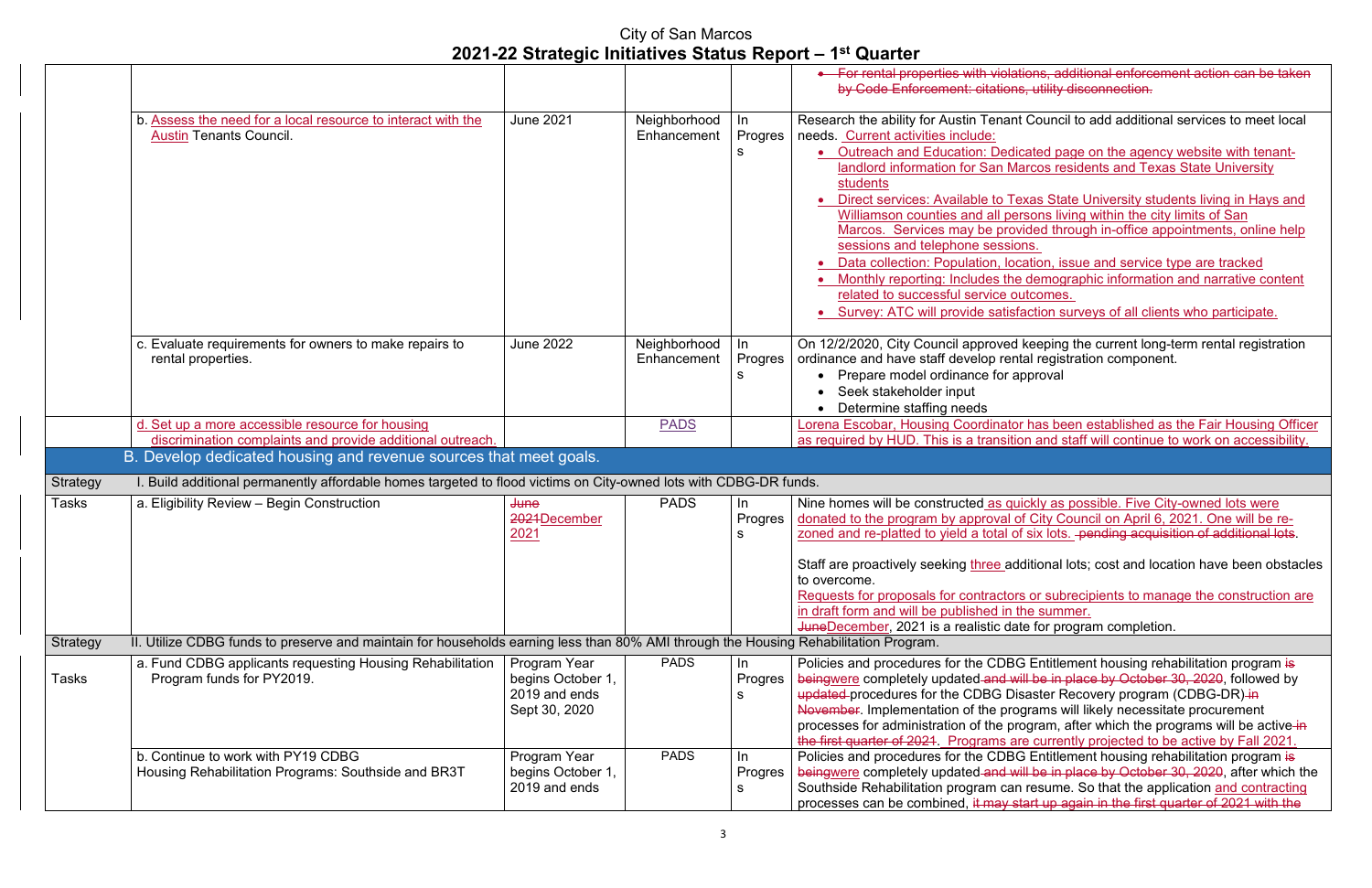n will likely resume at the same time as other

on of permanently affordable workforce housing.

mal lots; cost and location have been obstacles to date for program completion.Staff performed nal communications with the County in Winter 2021 rent from the County to notify the City when these

e Lobbyists (Bickerstaff) for amendments to the local ocess. This legislation did not move forward for a rs to participate in the Land Bank, an interlocal

ns as set forth in the letter from Attorney Nicholas on how to proceed with them.

to CDBG by approval of City Council on April 6, blatted to yield a total of six lots. Staff are proactively nd location have been obstacles to overcome. ors or subrecipients to manage the construction are ithe summer

for the CDBG PY19 Action Plan during the June 18,

Pram will be developed in November and December, ipated to go live in the first quarter of 2021 by Fall programs.

identifying properties by conducting proactive or

etermine the intent of the property. y CDBG guidelines, match up needs with resources.

|                 |                                                                                                                                                                                                                                       | September 30,                                    |                                      |                                                       | other housing programsthis program                                                                                                                                                                                                                                                                                                            |
|-----------------|---------------------------------------------------------------------------------------------------------------------------------------------------------------------------------------------------------------------------------------|--------------------------------------------------|--------------------------------------|-------------------------------------------------------|-----------------------------------------------------------------------------------------------------------------------------------------------------------------------------------------------------------------------------------------------------------------------------------------------------------------------------------------------|
|                 |                                                                                                                                                                                                                                       | 2020                                             |                                      |                                                       | housing programs by Fall 2021.                                                                                                                                                                                                                                                                                                                |
| Strategy        | III. Enter into cooperative agreements with the County and School District to identify tax-forfeiture properties and make them available for constructic                                                                              |                                                  |                                      |                                                       |                                                                                                                                                                                                                                                                                                                                               |
| <b>Tasks</b>    | a. City Council approved \$164,898 of CDBG funds to be<br>used for land acquisition June 19, 2018. Staff developed a<br>land acquisition plan to meet federal compliance and is<br>working with the County on appropriate properties. | March 2021                                       | <b>PADS</b>                          |                                                       | Staff are proactively seeking additio<br>overcome. June, 2021 is a realistic<br>additional research and had additior<br>regarding this topic, with a commitm<br>properties come up for auction.                                                                                                                                               |
|                 | b. Discuss with our Community Partners in 2019, and staff<br>held a stakeholder meeting with SMCISD administration<br>on the creation of a potential land bank.                                                                       | March 2021                                       | <b>PADS</b>                          |                                                       |                                                                                                                                                                                                                                                                                                                                               |
|                 | c. Draft and approve an interlocal agreement                                                                                                                                                                                          | <b>June 2021</b>                                 | <b>PADS</b>                          |                                                       | Staff is workingworked with our state<br>government code to facilitate this pre<br>vote. Upon agreement of the partne<br>agreement will be drafted.                                                                                                                                                                                           |
| Strategy        | IV. Commit General Funds to land banking, investigate other revenue streams such as density bonuses.                                                                                                                                  |                                                  |                                      |                                                       |                                                                                                                                                                                                                                                                                                                                               |
| <b>Tasks</b>    | a. Initiate entity creation                                                                                                                                                                                                           | December 2020                                    | <b>PADS</b>                          | In.<br>Progres                                        | Staff will review the recommendation<br>Hall and provide recommendations                                                                                                                                                                                                                                                                      |
| <b>Strategy</b> | V. Determine if the City can provide an incentive or assistance, i.e. financing, to get vacant lots utilized.                                                                                                                         |                                                  |                                      |                                                       |                                                                                                                                                                                                                                                                                                                                               |
| Tasks           | a. Research additional methods to secure additional lots for<br>affordable housing                                                                                                                                                    |                                                  | <b>PADS</b>                          |                                                       | Five City-owned lots were donated t<br>2021. One will be re-zoned and re-p<br>seeking three additional lots; cost are<br>Requests for proposals for contracto<br>in draft form and will be published in                                                                                                                                       |
| <b>Strategy</b> | VI. Explore the feasibility of the City backing loans related to development of workforce housing.                                                                                                                                    |                                                  |                                      |                                                       |                                                                                                                                                                                                                                                                                                                                               |
| <b>Tasks</b>    | a. Identify communities with loan programs for the<br>development of workforce housing.                                                                                                                                               |                                                  | <b>PADS</b>                          | ln<br>progres<br>$\underline{\underline{\mathsf{S}}}$ |                                                                                                                                                                                                                                                                                                                                               |
|                 | b. Research the risks, typical parameters, and outcomes of<br>several example programs.                                                                                                                                               |                                                  | <b>PADS</b>                          | In<br>progres<br>$S_{\parallel}$                      |                                                                                                                                                                                                                                                                                                                                               |
|                 | c. Make a recommendation based on risks and outcomes to<br>either continue research into programmatic details or to stop<br>researching.                                                                                              |                                                  | <b>PADS</b>                          | ln<br>progres<br>$\overline{\mathbf{S}}$              |                                                                                                                                                                                                                                                                                                                                               |
| <b>Strategy</b> | VII. Establish an Emergency Housing Rehabilitation Program.                                                                                                                                                                           |                                                  |                                      |                                                       |                                                                                                                                                                                                                                                                                                                                               |
| Tasks           | a. Establish an Emergency Housing Rehabilitation Program.                                                                                                                                                                             | Begin October 1,<br>2019<br>End Sept 30,<br>2021 | PADS;<br>Neighborhood<br>Enhancement | In<br>Progres<br>S.                                   | City Council approved the Program<br>2019 City Council meeting.<br>Policies and procedures for the prog<br>2020, and this This program is antic<br>2021 with the other housing-related<br>• Code Enforcement will assist in i<br>complaint driven inspections.<br>• Visit with property owner(s) to de<br>Based on policies/procedures set by |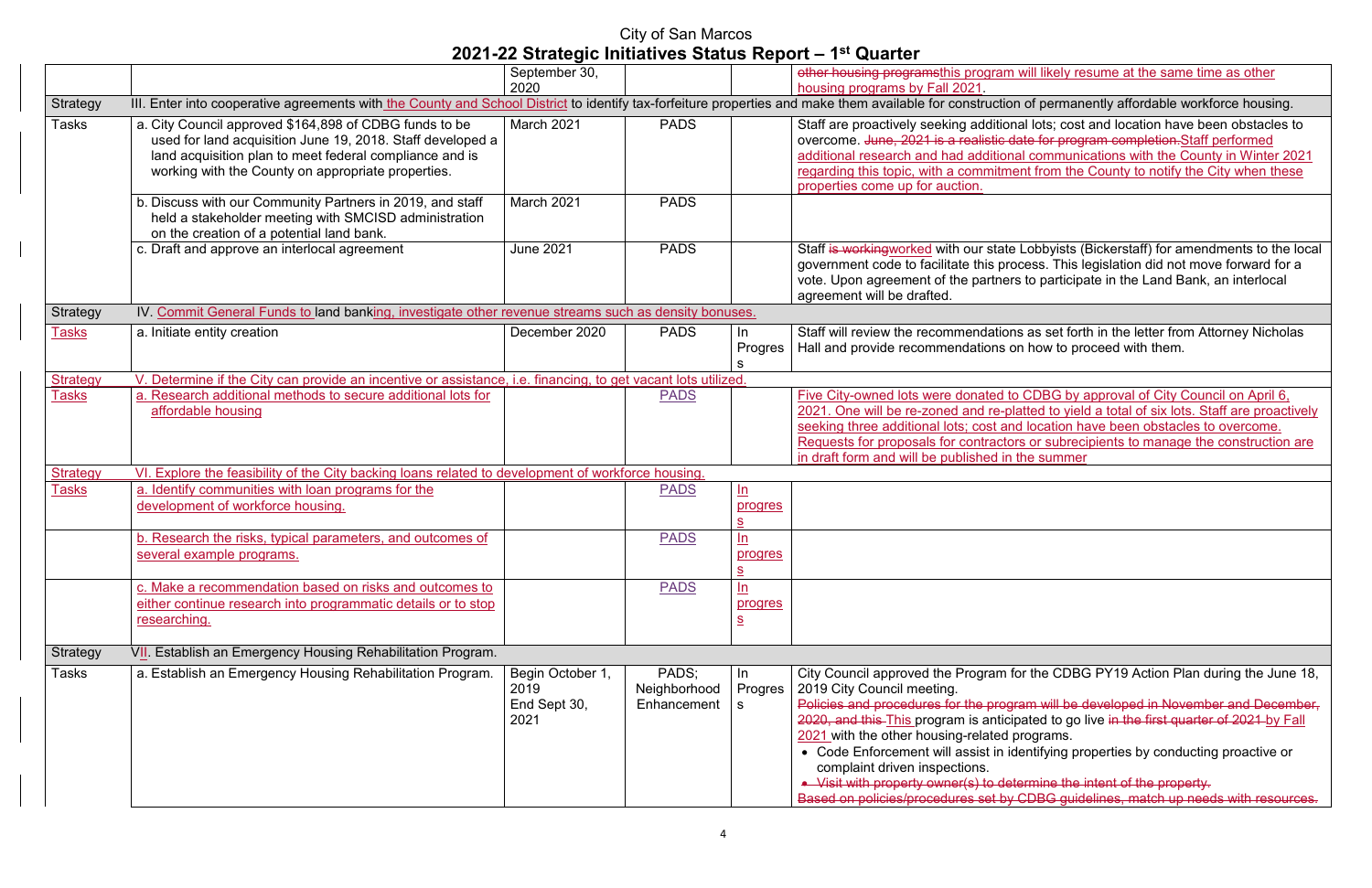e identified "Implementing lifecycle and diverse one of their strategies in the Strategic Housing Action nission recommended modifying action items under the presented to a joint P&Z / Housing Task Force meeting to discuss the City Council for

Planning Area Districts" since the adoption of Code  $\alpha$  employment center (Sportsplex) and will not include  $\epsilon$ s) was approved and, while not under construction ordable housing.

'Planning Area Districts" since the adoption of Code  $\overline{\mathsf{R}}$  employment center (Sportsplex) and will not include  $\epsilon$ s) was approved and, while not under construction erdable housing.

ed as Phase Three Code Amendments, will occur hensive Plan project, which is currently in processset ast for approximately 18 months

San Marcos Development Code has not been e adoption of the Code.

"Pre-approve residential development in strategic nenting lifecycle and diverse housing principles" ies in the Housing Action Plan. The Planning  $\frac{8}{5}$ I modifying action items under this strategy. The oint P&Z / Housing Task Force meeting to discuss  $\overline{p}$  before the City Council for consideration in the near

e Three Code Amendments, will occur after the Plan project, which is currently in processset to begin exame for the formulation of the formulation and large for a  $\epsilon$ 

as completed in April, 2019. The Planning & Zoning ing action items under the Strategic Housing Action ented to a joint P&Z / Housing Task Force meeting to

o ND-3 was approved by City Council in August, 2018 additional unit on the property. Other requests which middle were denied and / or ultimately withdrawn by Windmill Drive, Earle Street, two requests on d Valley Street)

Is built on Marlton since 2018.

|                 | Implement land use and zoning regulations that support diverse, mixed income communities in all areas of the City.<br>$C_{\cdot}$         |                 |             |                     |                                                                                                                                                                                                                                                                                                                                                                                          |
|-----------------|-------------------------------------------------------------------------------------------------------------------------------------------|-----------------|-------------|---------------------|------------------------------------------------------------------------------------------------------------------------------------------------------------------------------------------------------------------------------------------------------------------------------------------------------------------------------------------------------------------------------------------|
| <b>Strategy</b> | I. Encourage mixed income communities within new development.                                                                             |                 |             |                     |                                                                                                                                                                                                                                                                                                                                                                                          |
| <b>Tasks</b>    | a. Monitor the implementation of the Planning Area District<br>Implementation                                                             | December 2021   | <b>PADS</b> | In<br>Progres<br>s  | The Workforce Housing Task Force<br>housing principles" (Strategy B) as<br>Plan. The Planning & Zoning Comr<br>this strategy. The Action Plan will b<br>meeting to discuss P&Z's modificat<br>consideration in the near future.<br>There have been two requests for '<br>SMTX in 2018, one is located in an<br>housing. The second (The Barrack<br>yet, will require a percentage of aff |
|                 | b. Identify potential code amendments during the annual<br>code update process.                                                           | March-Fall 2022 | <b>PADS</b> | In<br>Progres<br>s  | There have been two requests for '<br>SMTX in 2018, one is located in an<br>housing. The second (The Barrack<br>yet, will require a percentage of affe<br>Other policy Policy changes, identifi<br>after the completion of the Compre<br>to begin during the Fall 2020 and la                                                                                                            |
| <b>Strategy</b> | II. Monitor the bonus density program for effectiveness and re-assess during the annual Code SMTX update.                                 |                 |             |                     |                                                                                                                                                                                                                                                                                                                                                                                          |
| <b>Tasks</b>    | a. Monitor the program for implementation in Areas of<br><b>Stability and Growth Areas</b>                                                | Continuous      | <b>PADS</b> | In<br>Progres<br>S  | The bonus density program in the \$<br>requested by an applicant since the<br>The Housing Task Force identified<br>locations" (Strategy D) and "Implen<br>(Strategy B) as one of their strategi<br>Zoning Commission recommended<br>Action Plan will be presented to a jo<br>P&Z's modificationsis intended to g<br>future.                                                              |
|                 | b. Identify potential code amendments during the annual<br>code update process                                                            | March 2022      | <b>PADS</b> | In<br>Progres<br>S  | Policy changes, identified as Phase<br>completion of the Comprehensive P<br>during the fall 2020 and last for app                                                                                                                                                                                                                                                                        |
| <b>Strategy</b> | III. Monitor the number of new missing middle housing types built under Code SMTX and re-assess during the annual Code update.            |                 |             |                     |                                                                                                                                                                                                                                                                                                                                                                                          |
| <b>Tasks</b>    | a. Implement recommendations from Housing Study to<br>gauge performance in this initiative.                                               | December 2020   | <b>PADS</b> | In<br>Progres<br>s  | The Housing Needs Assessment w<br>Commission recommended modify<br>Plan. The Action Plan will be prese<br>discuss P&Z's modifications.                                                                                                                                                                                                                                                   |
|                 | b. Track development inquiries and identify constraints in the<br>permitting and development process for missing middle<br>housing types. | Continuous      | <b>PADS</b> | In.<br>Progres<br>s | One request for a zoning change to<br>on Bishop Street and allowed one a<br>may have provided for the missing<br>the applicant (Spring Ranch Villas,<br>Hopkins Street, Lockhart Street and                                                                                                                                                                                              |
|                 | c. Track the number of units added                                                                                                        | Continuous      | <b>PADS</b> | In<br>Progres<br>S. | One new missing middle house wa                                                                                                                                                                                                                                                                                                                                                          |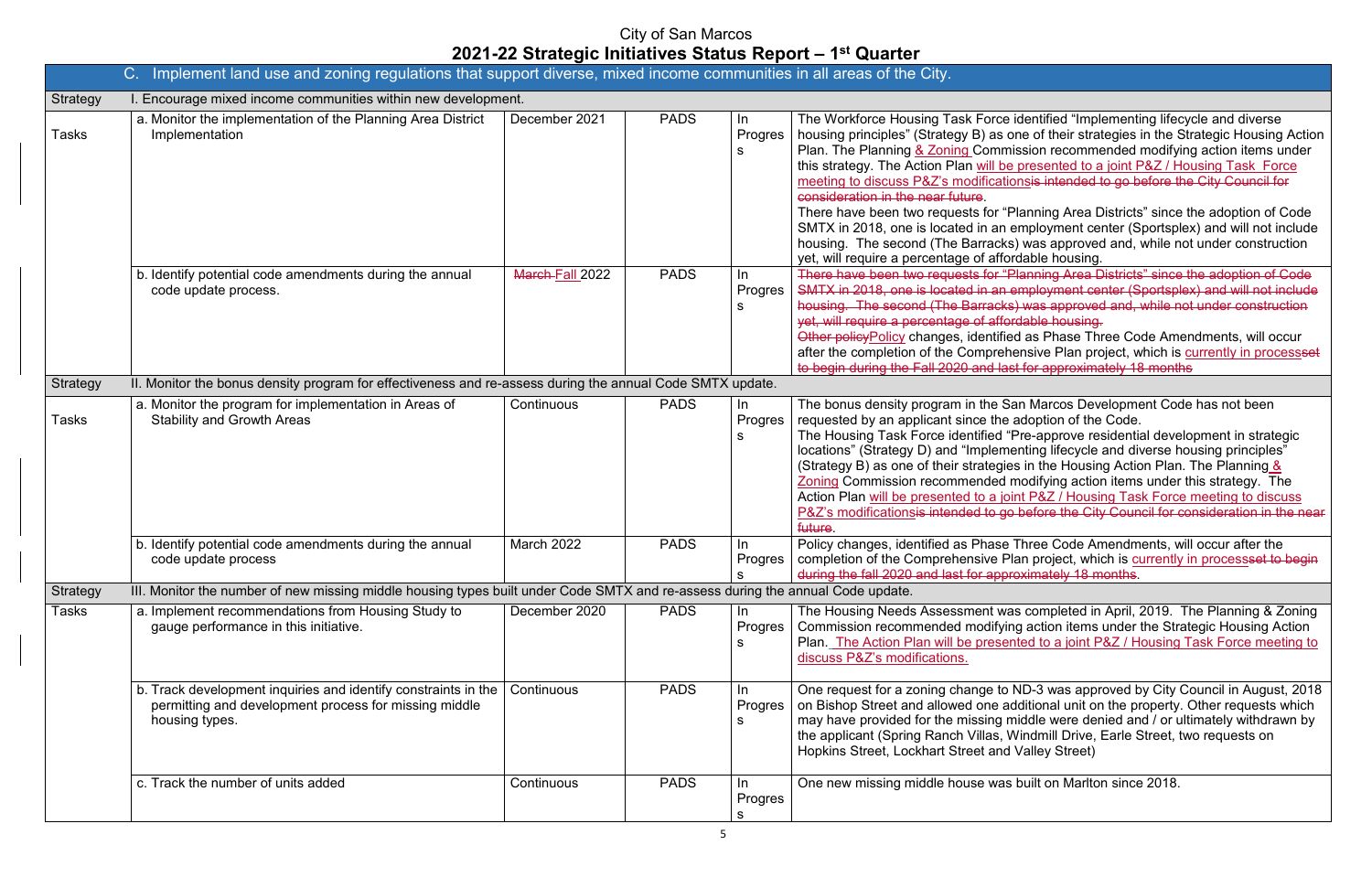Three Code Amendments, will occur after the Plan project, which is set to begin during the Fall, months.

e included an action item, "Opt-In Zoning Overlay n. The Action Plan is intended to go before the City ar future. Policy changes, identified as Phase Three the completion of the Comprehensive Plan project,  $\epsilon$  begin during the fall 2020 and last for approximately

Trove residential development in strategic locations"  $\epsilon$ cycle and diverse housing principles" (Strategy B) as ng Action Plan. The Planning Commission  $\overline{\mathsf{m}}$ s under this strategy. The Action Plan is intended to ideration in the near future. Policy changes, identified is, will occur after the completion of the is currently in processset to begin during the fall months.

Rental Ordinance governing rentals such as those provided to staff to research. Staff sent a report regarding the code amendments are necessary.

ted as available. ALICE, E3 Alliance, Texas ave all produced useful studies. The Library did be a source of information.

Participated in all facets of the Pathways to Prosperity. Working with ACC to offer classes at El Centro were put on hold when COVID struck. Active participant in the E3 for people experiencing homelessness. Large are on hold due to COVID-10. Library staff hosted nent for a tour of the library expansion and met to

|                 | d. Propose code updates during the annual code update<br>process                                                                                                                             | March 2022                                                     | <b>PADS</b>                              | In<br>Progres<br>S   | Policy changes, identified as Phase Three Code Amer<br>completion of the Comprehensive Plan project, which i<br>2020 and last for approximately 18 months.                                                                                                                                                                                                                                                                                                     |
|-----------------|----------------------------------------------------------------------------------------------------------------------------------------------------------------------------------------------|----------------------------------------------------------------|------------------------------------------|----------------------|----------------------------------------------------------------------------------------------------------------------------------------------------------------------------------------------------------------------------------------------------------------------------------------------------------------------------------------------------------------------------------------------------------------------------------------------------------------|
| Strategy        | IV. Draft an ordinance targeting geographic locations and non-profit home builders for appropriate zoning when permanently affordable for sale housing is constructed.                       |                                                                |                                          |                      |                                                                                                                                                                                                                                                                                                                                                                                                                                                                |
| Tasks           | a. Draft a proposal for Opt-In Zoning in Intensity Zones to be  <br>considered by the Workforce Housing Task Force and<br>Affordable Housing Subcommittee.                                   | <b>March 2022</b>                                              | <b>PADS</b>                              | In<br>Progres I<br>S | The Workforce Housing Task Force included an action<br>Districts" to the Housing Action Plan. The Action Plan<br>Council for consideration in the near future. Policy cha<br>Code Amendments, will occur after the completion of t<br>which is currently in processed to begin during the fall<br><b>18 months</b>                                                                                                                                             |
|                 | b. Draft zoning code for public review                                                                                                                                                       | <b>June 2022</b>                                               | <b>PADS</b>                              | In.<br>Progres<br>S  | The Task Force identified "Pre-approve residential dev<br>(Strategy D) and "Implementing lifecycle and diverse h<br>one of their strategies in the Housing Action Plan. The<br>recommended modifying action items under this strate<br>go before the City Council for consideration in the near<br>as Phase Three Code Amendments, will occur after th<br>Comprehensive Plan project, which is currently in proc<br>2020 and last for approximately 18 months. |
|                 | c. Adoption Meetings                                                                                                                                                                         | August 2022                                                    |                                          |                      |                                                                                                                                                                                                                                                                                                                                                                                                                                                                |
| <b>Strategy</b> | V. Explore home-sharing and provide a report.                                                                                                                                                |                                                                |                                          |                      |                                                                                                                                                                                                                                                                                                                                                                                                                                                                |
| <b>Tasks</b>    | a. Research home-sharing companies, such as Nesterly,<br>and determine if Code amendments are necessary for it<br>to operate in the city.                                                    | <b>June 2021</b>                                               | <b>PADS</b>                              |                      | The city currently has a Short Term Rental Ordinance<br>on AirBNB. Nesterly is another site provided to staff to<br>regarding their research on June 10. No code amendr                                                                                                                                                                                                                                                                                        |
|                 |                                                                                                                                                                                              |                                                                |                                          |                      |                                                                                                                                                                                                                                                                                                                                                                                                                                                                |
|                 | <b>FY 2021 Strategic Initiatives</b>                                                                                                                                                         | <b>Timeline/</b><br><b>Estimated</b><br><b>Completion Date</b> | <b>Budget \$ and</b><br><b>Resources</b> | <b>Status</b>        | <b>Notes</b>                                                                                                                                                                                                                                                                                                                                                                                                                                                   |
| m<br>. .        | <b>WORKFORCE DEVELOPMENT</b>                                                                                                                                                                 |                                                                |                                          |                      |                                                                                                                                                                                                                                                                                                                                                                                                                                                                |
|                 | • To align city, business, workforce, education, social service, and economic development policies and programs to grow and sustain a healthy local economy.                                 |                                                                |                                          |                      |                                                                                                                                                                                                                                                                                                                                                                                                                                                                |
| Outcome(s)      | • To close the skills gap and build a workforce that will meet local business demand.                                                                                                        |                                                                |                                          |                      |                                                                                                                                                                                                                                                                                                                                                                                                                                                                |
|                 | • To increase the number of residents earning a living wage and to encourage our youth to obtain additional training to become "job ready" in the future.                                    |                                                                |                                          |                      |                                                                                                                                                                                                                                                                                                                                                                                                                                                                |
|                 | A. Leverage and Partner with the Community                                                                                                                                                   |                                                                |                                          |                      |                                                                                                                                                                                                                                                                                                                                                                                                                                                                |
| <b>Strategy</b> | Identify current assets including partners, existing services, possible locations, and organizational purpose. Include mapping of assets and services within the City.                       |                                                                |                                          |                      |                                                                                                                                                                                                                                                                                                                                                                                                                                                                |
| Tasks           | a. Evaluate studies that have already been done, including<br>the ALICE (Asset Limited, Income Constrained, Employed)<br>Report.                                                             | October 2019                                                   | Library                                  | Ongoin<br>g          | Local information has been evaluated as available. Al<br>Workforce Solutions, and GSMP have all produced us<br>promote the census, which will also be a source of info                                                                                                                                                                                                                                                                                         |
|                 | b. Coordinate community-wide conversations to identify<br>ways our students and residents can overcome obstacles<br>and create more local opportunities for education and<br>career success. | April 2019                                                     | Library                                  | Ongoin<br>g          | Participated in all facets of the Pathways to Prosperity.<br>classes at El Centro were put on hold when COVID str<br>initiative. Assisting with consortium for people experie<br>meetings that are community-wide are on hold due to<br>ACC Continuing Education department for a tour of the                                                                                                                                                                  |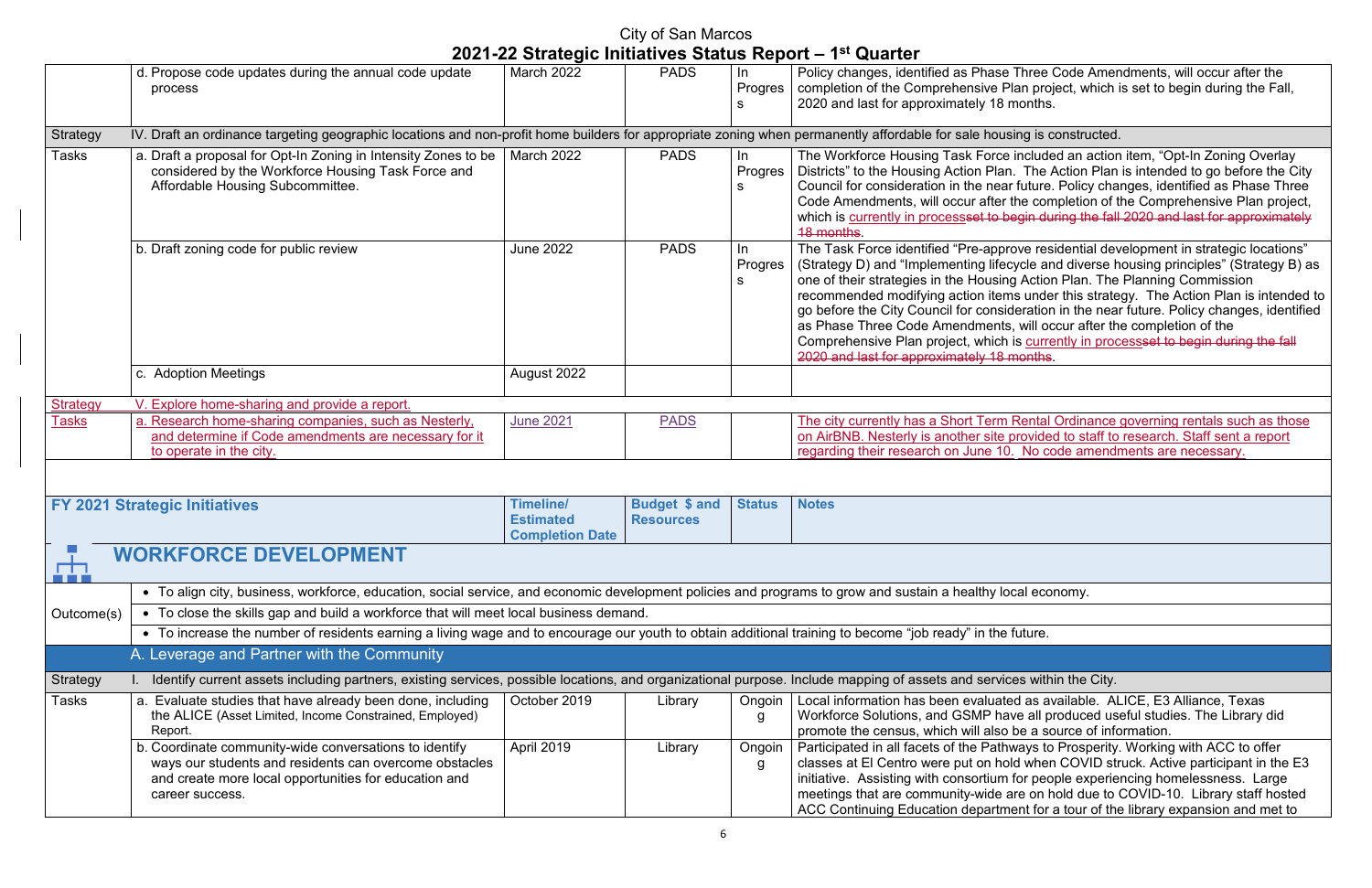r ACC services and possible classes. The library and industry certification courses. The Library Jobs nd to be a valuable site for the community with 1,300

**Programs Formal Sertified Nursing Assistant (CNA), College Prep** is underway.

vorkgroup to include Education and Workforce ded the organizational meeting, but no other meetings er of Commerce Education Committee is not meeting de through this long-standing group are only a phone iatives at Texas State would normally help with onenot operational during COVID. In partnership with orm "1 Million Cup San Marcos" – a program to to break down barriers standing in the way of starting online right now, this program will be housed at the afe.<https://www.1millioncups.com/greatersmtx> Community Organizing Team: Tiffany Harris (Neighborah Carter (Library), and Josie Falletta (Main

several job fairs in the community in order to provide e programs and materials. The library also hosted luding their first-ever Saturday event. Both the nterview and on-the-spot hiring events at the library. event. The Census was also provided space to train PL joined together for an online job fair.

ne, but they are not as successful as the in-person SMCISD Career & Technology Academy and the school are quite impressive. The Texas Workforce miles from downtown and it is not served by public ars are having difficulty finding the right building. ing clients at the library and once COVID is more ontinue. In the meantime, we have been promoting or free to many of our patrons.

om/seekers/target-occupations-list as begun and our first Job and Training Fair was held onsored by GSMP.

ses started in January and finished up online. So far a training and 40 have received certification and at least  $\alpha$ . We will offer this class again once it is safe to be with computers, it is too difficult to teach this class also started inhouse and have moved online.  $s$  asses that were attended by 252 people. The 1 onthly and have topics that small businesses and h month a different topic is addressed.

|                                                                                                                                                                                                                                                                                       |                                                                                     |                                                                         |             | discuss a future partnership to offer                                                                                                                                                                                                                                                                                                                                                                                                                                                                                                                                                                                                                                        |
|---------------------------------------------------------------------------------------------------------------------------------------------------------------------------------------------------------------------------------------------------------------------------------------|-------------------------------------------------------------------------------------|-------------------------------------------------------------------------|-------------|------------------------------------------------------------------------------------------------------------------------------------------------------------------------------------------------------------------------------------------------------------------------------------------------------------------------------------------------------------------------------------------------------------------------------------------------------------------------------------------------------------------------------------------------------------------------------------------------------------------------------------------------------------------------------|
|                                                                                                                                                                                                                                                                                       |                                                                                     |                                                                         |             | would like to focus on trade-related                                                                                                                                                                                                                                                                                                                                                                                                                                                                                                                                                                                                                                         |
|                                                                                                                                                                                                                                                                                       |                                                                                     |                                                                         |             | and Resources Page has been fou                                                                                                                                                                                                                                                                                                                                                                                                                                                                                                                                                                                                                                              |
|                                                                                                                                                                                                                                                                                       |                                                                                     |                                                                         |             | members.                                                                                                                                                                                                                                                                                                                                                                                                                                                                                                                                                                                                                                                                     |
|                                                                                                                                                                                                                                                                                       |                                                                                     |                                                                         |             | Programs for the summer include O                                                                                                                                                                                                                                                                                                                                                                                                                                                                                                                                                                                                                                            |
|                                                                                                                                                                                                                                                                                       |                                                                                     |                                                                         | a           | Academy, ESL, GED. Fall planning                                                                                                                                                                                                                                                                                                                                                                                                                                                                                                                                                                                                                                             |
|                                                                                                                                                                                                                                                                                       |                                                                                     |                                                                         |             |                                                                                                                                                                                                                                                                                                                                                                                                                                                                                                                                                                                                                                                                              |
| a. Coordinate with businesses, chamber of commerce,<br>GSMP, SMCISD, Texas State University, Texas<br>Workforce, and other stakeholders.                                                                                                                                              | January 2020                                                                        | Library                                                                 | Ongoin<br>g | In early 2020, GSMP organized a v<br>together and Deborah Carter atten<br>have been scheduled. The Chambe<br>during COVID, but the contacts ma<br>call away. The Office for P-16 Initi<br>to-one job assistance, but they are<br>GSMP, the library began work to fo<br>empower entrepreneurs with tools t<br>and growing businesses. Meeting o<br>library when in-person events are s<br>Several City employees are on the<br>(Neighborhood Enhancement), Del<br>Street).                                                                                                                                                                                                    |
| III. Identify and develop outreach opportunities.                                                                                                                                                                                                                                     |                                                                                     |                                                                         |             |                                                                                                                                                                                                                                                                                                                                                                                                                                                                                                                                                                                                                                                                              |
| a. Participate with the Chamber of Commerce Education<br>Committee, Rotary Job Fair, SMCISD Career & Technical<br>Trades teachers, Texas Workforce, Community Action<br>Adult Education, and other existing groups to promote a<br>successful career path for students and residents. |                                                                                     | Library                                                                 | Ongoin<br>g | The library has provided a table at<br>information about our job assistanc<br>two onsite Workforce Job Fairs incl<br>Census and the IRS provided job ir<br>The IRS hired 25 people from that<br>their workforce. Workforce and SM<br>The library hosted two job fairs onli<br>programs. Library staff toured the<br>courses available while still in high<br>Rural Capital offices have moved 7<br>transportation. Even people with ca<br>Some Texas Workforce were meet<br>under control, we expect that will co<br>the training that may be available fo<br>https://workforcesolutionsrca.co<br>The return to in-person jobs fairs ha<br>in March at Embassy Suites and sp |
| b. Help increase the productivity of area business and the<br>advancement of incumbent workers by promoting<br>employee retention programs, on-the-job training, lifelong                                                                                                             |                                                                                     | Library                                                                 | Ongoin<br>g | The 3 <sup>rd</sup> Microsoft Certification class<br>total of 56 people have completed t<br>8 were hired in new jobs right away<br>indoors. For people inexperienced                                                                                                                                                                                                                                                                                                                                                                                                                                                                                                         |
|                                                                                                                                                                                                                                                                                       | c. Include Community Action as a resource, promote their<br>certification programs. | II. Identify community partner to anchor a cradle to career initiative. | Library     | Ongoin                                                                                                                                                                                                                                                                                                                                                                                                                                                                                                                                                                                                                                                                       |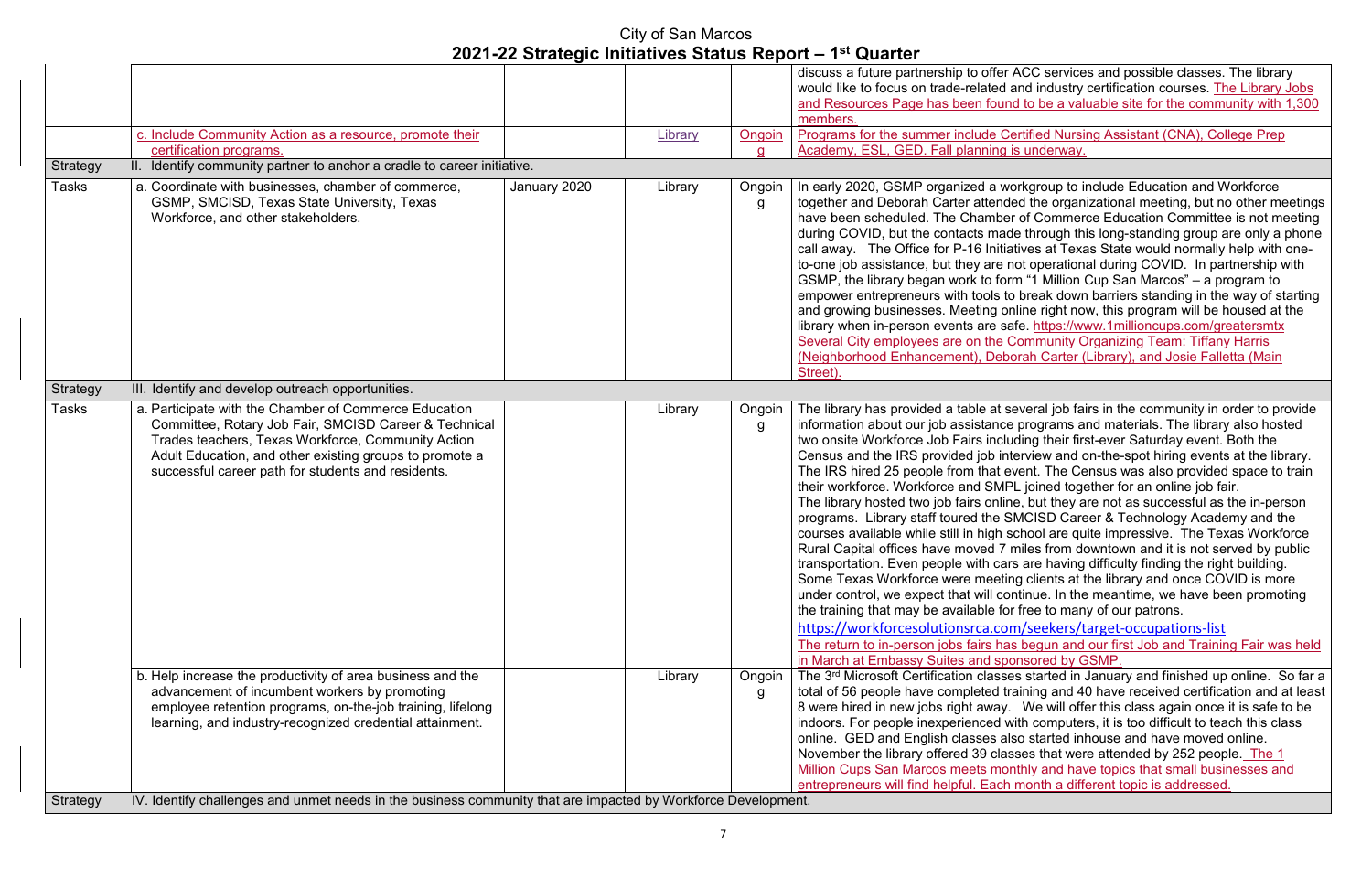Mentoring has been greatly impacted by COVID-19. City employees interested in mentoring a SMCISD student will attend an organization meeting on October 7. So far 25 COSM employees have signed up to be a mentor. SMCISD Crossroad students have  $\overline{\mathsf{a}}$ ry and at other sites around SM. The Summer ary and at earst sites an entrance under the direction of ns can develop crafts, take/edit photos for the website and provide other postings to be used throughout the

of San Marcos in May 2021.

nildren for Kindergarten.

ority for the \$640,000 in CRF/General Fund dollars in ently open. Applications are due June 6.

be used to support services to the elderly and d to 15% of the annual allocation (\$115,000 this ses to fund advocates for foster children for \$60,000 be considered available for other programs. The en, with applications due June 18.

rk Session scheduled for <del>February 2, 2021June 1</del>,

nomic Development Policy which is scheduled to be  $p, 2021.$ 

ask Force had the first meeting in September 2019

|                 | City of San Marcos                                                                                                                                                                              |                        |                                                                |                                             |                                                                                                                                                                                                                                                                                                     |  |
|-----------------|-------------------------------------------------------------------------------------------------------------------------------------------------------------------------------------------------|------------------------|----------------------------------------------------------------|---------------------------------------------|-----------------------------------------------------------------------------------------------------------------------------------------------------------------------------------------------------------------------------------------------------------------------------------------------------|--|
|                 |                                                                                                                                                                                                 |                        |                                                                |                                             | 2021-22 Strategic Initiatives Status Report - 1 <sup>st</sup> Quarter                                                                                                                                                                                                                               |  |
| <b>Tasks</b>    | a. Develop volunteer and mentoring opportunities<br>community-wide.                                                                                                                             | <b>March 2020</b>      | Library                                                        | Ongoin<br>g                                 | Mentoring has been greatly impacte<br>mentoring a SMCISD student will at<br>25 COSM employees have signed a<br>been gaining experience at the libra<br>Reading program is including a teer<br>Teen Librarian Pamela Carlile, teen<br>and social media, create videos, an<br>summer and school year. |  |
| Strategy        | V. Explore possibility of a day labor program implemented through social service agencies.                                                                                                      |                        |                                                                |                                             |                                                                                                                                                                                                                                                                                                     |  |
|                 | a. Explore possibility of a day labor program implemented<br>through social service agencies.                                                                                                   |                        | Library                                                        |                                             |                                                                                                                                                                                                                                                                                                     |  |
| <b>Strategy</b> | VI. Assist local businesses with their search engine optimization, focusing on historically under-utilized businesses.                                                                          |                        |                                                                |                                             |                                                                                                                                                                                                                                                                                                     |  |
| <b>Tasks</b>    | a. Hire Economic and Business Development Manager                                                                                                                                               | <b>April 2021</b>      | City Manager's<br><b>Office</b>                                | Comple<br>ted                               | Kelsee Jordan Lee joined the City of                                                                                                                                                                                                                                                                |  |
|                 | b. Research possible ways to increase visibility of local<br>businesses, specifically those historically under-utilized.                                                                        |                        | Economic &<br><b>Business</b><br>Development                   |                                             |                                                                                                                                                                                                                                                                                                     |  |
| <b>Strategy</b> | VII. Research the use of opportunity zones                                                                                                                                                      |                        |                                                                |                                             |                                                                                                                                                                                                                                                                                                     |  |
| <b>Tasks</b>    | a. Research opportunity zones and the feasibility of their use<br>in San Marcos                                                                                                                 |                        | <u>Economic &amp;</u><br><b>Business</b><br><b>Development</b> | <b>Ongoin</b><br>$\overline{a}$             |                                                                                                                                                                                                                                                                                                     |  |
| <b>Strategy</b> | VIII. Research daycare needs for children and the elderly, available resources, outreach opportunities, and potential funding - focus on preparing ch                                           |                        |                                                                |                                             |                                                                                                                                                                                                                                                                                                     |  |
| <b>Tasks</b>    | a. Obtain the latest copies of the Community Needs<br><b>Assessments done by the Hospital System and Head</b><br>Start every two years and summarize the information<br>included on this topic. |                        | Neighborhood<br><b>Enhancement</b>                             | $\underline{\ln}$<br>progres<br>$S_{\cdot}$ | Child care has been listed as a prio<br>the application process that is curre                                                                                                                                                                                                                       |  |
|                 | b. Research other available resources such as<br>https://www.nhsa.org/child-care-development-block-grant/                                                                                       |                        | Neighborhood<br>Enhancement                                    | ln<br>progres<br>$S_{\cdot}$                | <b>CDBG Public Services funding can</b><br>children; however, funding is limited<br>year). Generally, City Council choos<br>annually, so about \$55,000 could be<br>application process is currently ope                                                                                            |  |
|                 | B. Facilitate opportunities for Training and Programming.                                                                                                                                       |                        |                                                                |                                             |                                                                                                                                                                                                                                                                                                     |  |
| Strategy        | I. Identify potential items to include when incentivizing economic development agreements.                                                                                                      |                        |                                                                |                                             |                                                                                                                                                                                                                                                                                                     |  |
| <b>Tasks</b>    | a. Identify model cities and determine what economic<br>development agreements could be useful to our<br>population                                                                             | <b>June 2021</b>       | Economic &<br><b>Business</b><br>Development                   | <b>NewOn</b><br>going                       | <b>Economic Development Policy Wor</b><br>2021                                                                                                                                                                                                                                                      |  |
|                 | b. Provide City Council with possible educational initiatives<br>that could be included in future agreements.                                                                                   | April 2020June<br>2021 | Economic &<br><b>Business</b><br>Development                   | <b>NewOn</b><br>going                       | This can be considered in the Econ<br>presented to City Council on June 1                                                                                                                                                                                                                           |  |
| Strategy        | II. Evaluate Greater San Marcos Partnership (GSMP) contract to include deliverables that require training and programming opportunities.                                                        |                        |                                                                |                                             |                                                                                                                                                                                                                                                                                                     |  |
| Tasks           | a. Work with Chris DuranBarbara Thomason and other<br>members of GSMP to determine what their current<br>agreement requires.                                                                    | September 2021         | Economic &<br><b>Business</b><br>Development                   | <b>NewOn</b><br>going                       | A new Education and Workforce Ta<br>and has never met again.                                                                                                                                                                                                                                        |  |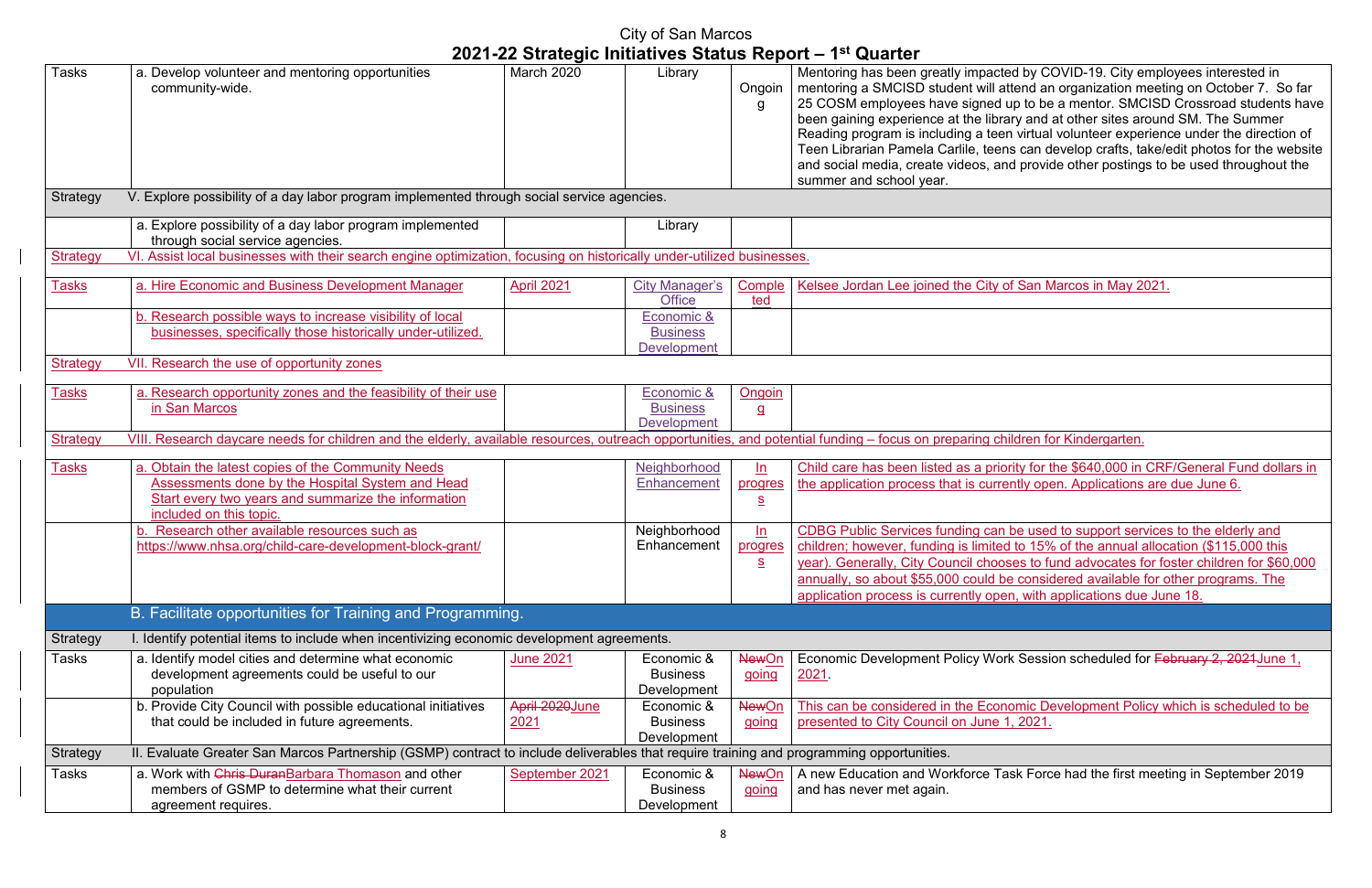duled to be considered in the Fall of 2021.

access to workforce development resources on the

es when it is safe to offer inside or better weather to ng with Workforce Solutions to identify possible  $\overline{\text{V}}$  Training Program." The program provides free County, this list includes careers like carpenter, CAN, omer service, home health, janitor, landscaping, and e promoting the ACC Fast Track careers, which lead to beta are not offered free, but the library will work A and find other social services that could help.

f now, however to have a more cohesive message e Librarian position would have to be filled. In March, the library hanish, Medical Career Investigation, Basic Internet, .<br>2-week class to become Microsoft Staff Certified. In classes as we had in March and in addition, we will ity, Equitable Housing program, and a Saturday Getting the Job You Want; (Week 2) Interviewing for t, motivated for life and work. October included a stress in the workplace and a program on Going g NovemberApril 2021, the library provided 39-47  $\frac{2}{5}$ e classes with attendance of <del>252</del>416.

**Diverseen by Planning and Development Services.** rocess.

Ie process. Staff kick-off held in late August

scussion process.

|              | b. Determine community partners that could benefit from the $\vert$                                                                                        | September 2021         | Economic &           | <b>NewOn</b>  | The agreement with GSMP is sche                                              |
|--------------|------------------------------------------------------------------------------------------------------------------------------------------------------------|------------------------|----------------------|---------------|------------------------------------------------------------------------------|
|              | training required in the agreement.                                                                                                                        |                        | <b>Business</b>      | going         |                                                                              |
|              |                                                                                                                                                            |                        | Development          |               |                                                                              |
| Strategy     | III. Determine where to invest City funding to mitigate gaps and barriers that have been identified including a possible training location and regular and |                        |                      |               |                                                                              |
|              | east side.                                                                                                                                                 |                        |                      |               |                                                                              |
| <b>Tasks</b> | a. Partner with existing nonprofits, agencies, and schools to                                                                                              |                        | Library              | Ongoin        | Working with ACC to provide class                                            |
|              | provide job training and encourage development of the                                                                                                      |                        |                      | g             | offer outside. Library staff is workir                                       |
|              | soft skills necessary to be successful in the modern<br>workforce.                                                                                         |                        |                      |               | students for the "High Demand Job<br>training to eligible adults. In Hays C  |
|              |                                                                                                                                                            |                        |                      |               | childcare, teacher's assistant, custo                                        |
|              |                                                                                                                                                            |                        |                      |               | office clerk. The Library will also be                                       |
|              |                                                                                                                                                            |                        |                      |               | to better-paying positions. These co                                         |
|              |                                                                                                                                                            |                        |                      |               | one-to-one to assist with the FAFS,                                          |
|              | b. Identify possible regional partners that could expand into                                                                                              |                        | Library              | Ongoin        |                                                                              |
|              | the City of San Marcos and provide additional career                                                                                                       |                        |                      | g             |                                                                              |
|              | training.                                                                                                                                                  |                        |                      |               |                                                                              |
|              | c. Provide GED, English Language, Computer Classes, and                                                                                                    |                        | Library              | Ongoin        | This is done by many different staff                                         |
|              | other workforce training at the San Marcos Public Library                                                                                                  |                        |                      | g             | and expand workforce services, the                                           |
|              | and at other locations around the city.                                                                                                                    |                        |                      |               | the library hosted GED, English, Sp                                          |
|              |                                                                                                                                                            |                        |                      |               | keyboarding, Word, Excel, and a 12                                           |
|              |                                                                                                                                                            |                        |                      |               | April, the library will have all of the                                      |
|              |                                                                                                                                                            |                        |                      |               | provide Introduction to Virtual Reali<br>series: (Week 1) Market Yourself, O |
|              |                                                                                                                                                            |                        |                      |               | Success; (Week 3) Growth Mindset                                             |
|              |                                                                                                                                                            |                        |                      |               | program on managing change and                                               |
|              |                                                                                                                                                            |                        |                      |               | Back to School as an Adult. During                                           |
|              |                                                                                                                                                            |                        |                      |               | <b>GED classes and English Languag</b>                                       |
|              | <b>FY 2021 Strategic Initiatives</b>                                                                                                                       | <b>Timeline/</b>       | <b>Budget \$ and</b> | <b>Status</b> | <b>Update Notes</b>                                                          |
|              |                                                                                                                                                            | <b>Estimated</b>       | <b>Resources</b>     |               |                                                                              |
|              |                                                                                                                                                            | <b>Completion Date</b> |                      |               |                                                                              |
| 畾            | <b>DOWNTOWN VITALITY</b>                                                                                                                                   |                        |                      |               |                                                                              |
|              | • To support diversified business activity.                                                                                                                |                        |                      |               |                                                                              |
| Outcome(s)   | • To take measures to improve downtown quality of place.                                                                                                   |                        |                      |               |                                                                              |
|              | • Accessibility to and within the downtown.                                                                                                                |                        |                      |               |                                                                              |
|              | A. Support diversified business activity.                                                                                                                  |                        |                      |               |                                                                              |
| Strategy     | I. Begin a revised Downtown Master Plan including, the innovation, cultural and arts districts.                                                            |                        |                      |               |                                                                              |
| <b>Tasks</b> | a. Scope and Visioning exercise with district stakeholders                                                                                                 | Summer 2020            | <b>PADS</b>          | In            | \$100,000 is the estimated costs. C                                          |
|              | and City Council.                                                                                                                                          |                        |                      | Proces        | Incorporated in to the Comp Plan p                                           |
|              |                                                                                                                                                            |                        |                      | S             |                                                                              |
|              | b. Public outreach with key stakeholders including the                                                                                                     | Fall/Winter 2020       | Funded               | $\ln$         | Working with consultant to begin th                                          |
|              | Downtown Association, Main Street, the University, as                                                                                                      |                        |                      | process       |                                                                              |
|              | well as other key stakeholders.                                                                                                                            |                        |                      |               |                                                                              |
|              | c. Work with Arts Commission to identify projects linking                                                                                                  | Winter 2020            | Previous year        | $\ln$         | Arts Commission has begun the dis                                            |
|              | Downtown and the river.                                                                                                                                    |                        | funds                | progres       |                                                                              |
|              |                                                                                                                                                            |                        |                      | s             |                                                                              |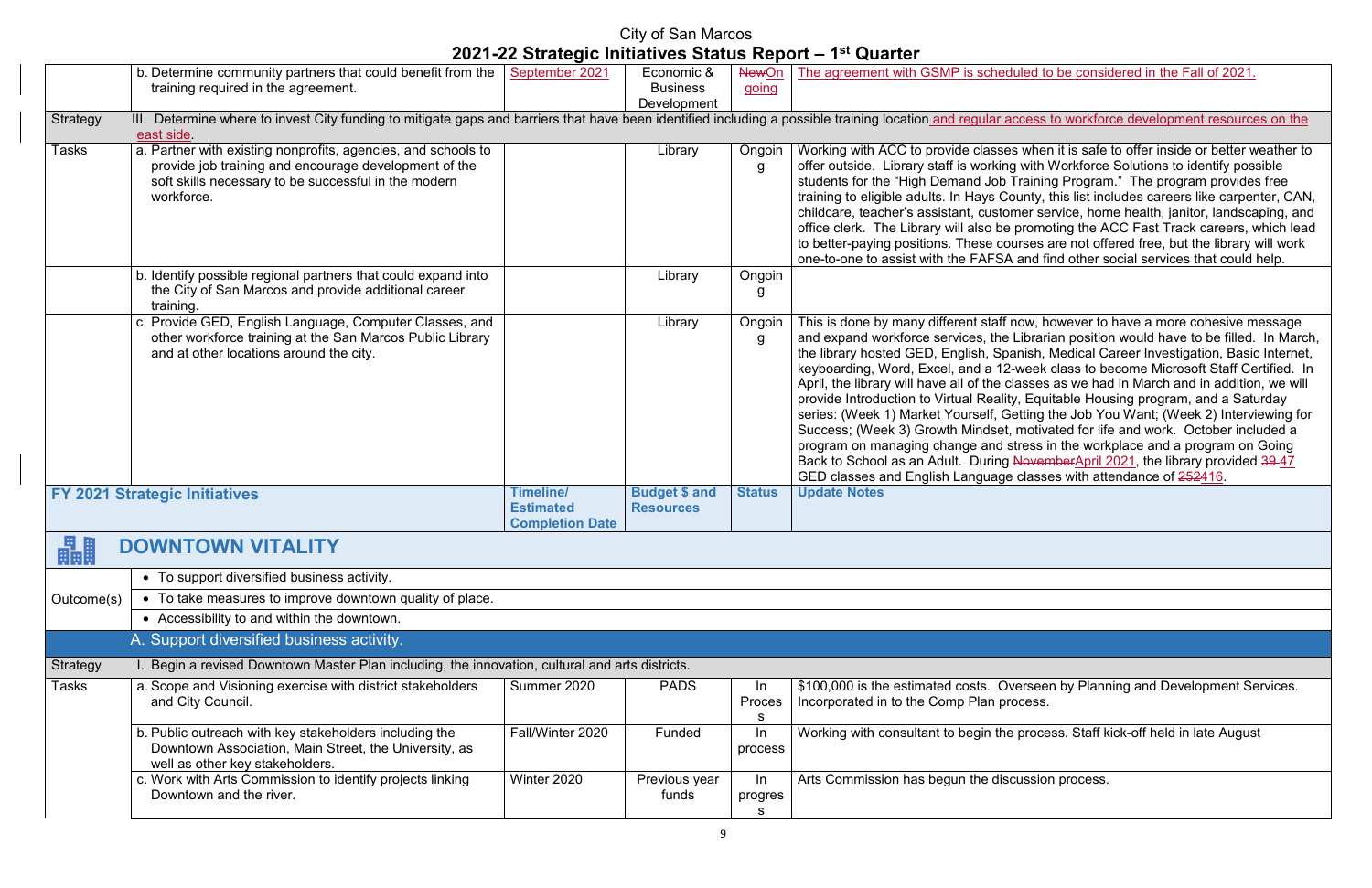|                 | d. Drafting and adopting the Downtown Master Plan.                                                                                              | Winter/Spring<br>2021                                  | Planning Staff                                          |                        | Overseen by Planning and Development Services. Incorporated in to the Comp Plan<br>process.                                                                                                                                                                                                                                                       |
|-----------------|-------------------------------------------------------------------------------------------------------------------------------------------------|--------------------------------------------------------|---------------------------------------------------------|------------------------|---------------------------------------------------------------------------------------------------------------------------------------------------------------------------------------------------------------------------------------------------------------------------------------------------------------------------------------------------|
| <b>Strategy</b> | II. Define goals and objectives for the Main Street program.                                                                                    |                                                        |                                                         |                        |                                                                                                                                                                                                                                                                                                                                                   |
| Tasks           | a. Review current goals and objectives within the Four Point<br>approach of; 1-Economic Vitality, 2-Design, 3-<br>Organization, and 4-Promotion | Ongoing                                                | <b>Destination</b><br><b>Services</b>                   | Ongoin<br>g            | Main Street Advisory Board Agenda item                                                                                                                                                                                                                                                                                                            |
|                 | b. Develop a strategy for transformation of Downtown along<br>the Four Points.                                                                  | Ongoing                                                | <b>Destination</b><br><b>Services</b>                   | Ongoin<br>g            | Main Street Advisory Board Agenda item                                                                                                                                                                                                                                                                                                            |
|                 | c. Define quantifiable outcomes and projects for the<br>Implementation Plan strategies identified.                                              | <b>July 2019-</b><br>January 2020                      | <b>Destination</b><br><b>Services</b>                   | Ongoin<br>g            | Main Street Advisory Board Agenda item                                                                                                                                                                                                                                                                                                            |
|                 | d. Align organizational resources to achieve desired<br>outcomes through the budget process.                                                    | Discussion with<br>other<br>departments.               | <b>Destination</b><br>Services                          | Ongoin<br>g            | Main Street Advisory Board Agenda item                                                                                                                                                                                                                                                                                                            |
| Strategy        | III. Review possible programs for legacy businesses.                                                                                            |                                                        |                                                         |                        |                                                                                                                                                                                                                                                                                                                                                   |
| Tasks           | a. Promoting City grant programs.                                                                                                               | Project on hold<br>due to projected<br>funding deficit |                                                         |                        |                                                                                                                                                                                                                                                                                                                                                   |
|                 | b. Buying down interest rates for small businesses.                                                                                             | Project on hold<br>due to projected<br>funding deficit |                                                         |                        |                                                                                                                                                                                                                                                                                                                                                   |
|                 | c. Address needs of businesses due to the COVID-19                                                                                              |                                                        |                                                         | Ongoin                 | Addressed needs of small, local Downtown business and the Chamber due to COVID                                                                                                                                                                                                                                                                    |
|                 | pandemic.                                                                                                                                       |                                                        |                                                         |                        | pandemic through Main Street including curbside parking spots, signage.                                                                                                                                                                                                                                                                           |
| Strategy        | IV. Evaluate funding for co-working sites.                                                                                                      |                                                        |                                                         |                        |                                                                                                                                                                                                                                                                                                                                                   |
| Tasks           | a. Splash program? Other programs?                                                                                                              |                                                        |                                                         |                        |                                                                                                                                                                                                                                                                                                                                                   |
| <b>Strategy</b> | V. Analyze office space needs post-COVID.                                                                                                       |                                                        |                                                         |                        |                                                                                                                                                                                                                                                                                                                                                   |
| <u>Tasks</u>    | a. Inventory available office space downtown.                                                                                                   |                                                        | <b>Economic &amp;</b><br><b>Business</b><br>Development |                        |                                                                                                                                                                                                                                                                                                                                                   |
|                 | b. Connect with local real estate partners to determine<br>inquiries for office space.                                                          |                                                        | Economic &<br><b>Business</b><br><b>Development</b>     |                        |                                                                                                                                                                                                                                                                                                                                                   |
|                 | c. Partner with Splash Coworking to evaluate current flex<br>space needs and potential clients who are expanding to                             |                                                        | Economic &<br><b>Business</b>                           |                        |                                                                                                                                                                                                                                                                                                                                                   |
|                 | stand-alone facilities.<br>B. Take measures to improve downtown quality of place.                                                               |                                                        | Development                                             |                        |                                                                                                                                                                                                                                                                                                                                                   |
|                 |                                                                                                                                                 |                                                        |                                                         |                        |                                                                                                                                                                                                                                                                                                                                                   |
| Strategy        | Review and assess possible sites and facilities which could promote San Marcos as a destination.                                                |                                                        |                                                         |                        |                                                                                                                                                                                                                                                                                                                                                   |
| Tasks           | a. Utilizing Kissing Alley as event space.                                                                                                      | Spring 2021                                            | DT TIRZ                                                 | $\ln$<br>progres<br>s. | Collaborative effort of multiple departments to achieve additional public space as an<br>event destination. Reconstruction of Kissing Alley - Preliminary Engineering Report<br>complete. Public and downtown stakeholder participation underway on event space.<br>Design scheduled to be completed in 2022, with construction complete in 2023. |

| Overseen by Planning and Development Services. Incorporated in to the Comp Plan<br>process.                                                                                                                                                                                                                                                       |
|---------------------------------------------------------------------------------------------------------------------------------------------------------------------------------------------------------------------------------------------------------------------------------------------------------------------------------------------------|
|                                                                                                                                                                                                                                                                                                                                                   |
| Main Street Advisory Board Agenda item                                                                                                                                                                                                                                                                                                            |
| Main Street Advisory Board Agenda item                                                                                                                                                                                                                                                                                                            |
| Main Street Advisory Board Agenda item                                                                                                                                                                                                                                                                                                            |
| Main Street Advisory Board Agenda item                                                                                                                                                                                                                                                                                                            |
|                                                                                                                                                                                                                                                                                                                                                   |
|                                                                                                                                                                                                                                                                                                                                                   |
|                                                                                                                                                                                                                                                                                                                                                   |
| Addressed needs of small, local Downtown business and the Chamber due to COVID<br>pandemic through Main Street including curbside parking spots, signage.                                                                                                                                                                                         |
|                                                                                                                                                                                                                                                                                                                                                   |
|                                                                                                                                                                                                                                                                                                                                                   |
|                                                                                                                                                                                                                                                                                                                                                   |
|                                                                                                                                                                                                                                                                                                                                                   |
|                                                                                                                                                                                                                                                                                                                                                   |
|                                                                                                                                                                                                                                                                                                                                                   |
|                                                                                                                                                                                                                                                                                                                                                   |
|                                                                                                                                                                                                                                                                                                                                                   |
| Collaborative effort of multiple departments to achieve additional public space as an<br>event destination. Reconstruction of Kissing Alley - Preliminary Engineering Report<br>complete. Public and downtown stakeholder participation underway on event space.<br>Design scheduled to be completed in 2022, with construction complete in 2023. |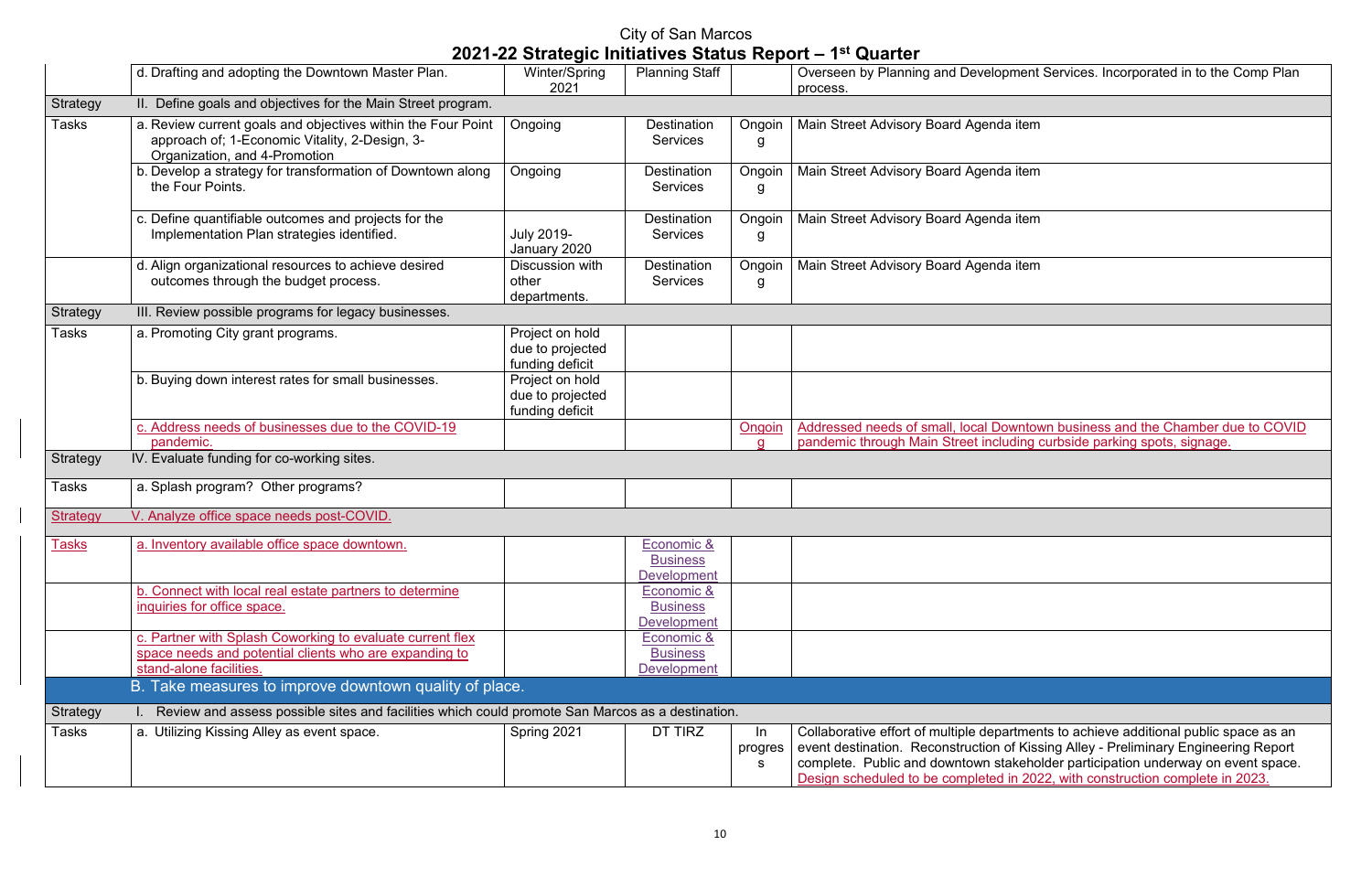#### City of San Marcos **2021-22 Strategic Initiatives Status Report – 1st Quarter** b. Other sites assessed **Destites** 1 and 2 and 2 and 2 and 2 and 2 and 2 and 2 and 2 and 2 and 2 and 2 and 2 and 2 and 2 and 2 and 2 and 2 and 2 and 2 and 2 and 2 and 2 and 2 and 2 and 2 and 2 and 2 and 2 and 2 and 2 and 2 **Services** Winter/ Spring 2021 library. properties, including mixed-use development. Completed CM Allen Parkway public improvement project. Strategy II. Review and address underground electric ordinances. a. Identify code amendments during the annual code update process. Ongoing Utilities Vullities No amendments were proposed in Phase 1 or 2. Following the Comprehensive Plan & Downtown Master Plan, additional amendments may be considered. Strategy **III. Review and assess strategies for vacant and neglected buildings.** Tasks a. Review model programs, including incentives, and identify resources. Summer/Fall 2020 **Neighborhood Enhancement** & Destination Services In progres s additional locations are installed b. Propose Code amendments during the annual code update process, including the property maintenance code.  $\Box$  Ongoing Neighborhood **Enhancement** & Destination Services In Progres s 2021. c. Identify possible options to maintain health and safety, including inspections. Neighborhood **Enhancement** & Destination **Services** d. Investigate mixed-use development for Downtown properties acquired through TIRZ funding. **Destination Services** Strategy IV. Identify strategic locations for streetscape and infrastructure improvements and identify funding options. a. Develop an interim maintenance and beautification plan and coordinate efforts amongst stakeholders. Fall 2020 | Neighborhood **Enhancement** Delaye d due to funding colorful plants. b. Explore the long-term solutions for beautification plan and maintenance including a downtown management district with downtown stakeholders. Fall 2020 Neighborhood Enhancement In progres s seasonal beautification and maintenance in public areas. c. Align organizational resources to achieve desired outcomes through the budget process. Winter/Spring 2021 Neighborhood **Enhancement** administration for FY2022 funding. Strategy V. Identify advertising opportunities with area stakeholders to highlight city attractions. a. Downtown Advertising Coop **FY2021** CVB/Main St | Ongoin g Strategy VI. Continue working with Texas State University Police regarding Downtown Patrols.

Activation of mobility hub – themed and holiday time frames and installed community

Downtown Square - Landscaping, additional seating, tree lighting and street banners Purchased Downtown properties on Guadalupe with TIRZ funding; investigating uses for

Electric utility provided a summary of cost estimates and process in 2019.

Research and identify programs in other communities. Prepare summary of ideas which work within our community. Public private partnership with building owners for consistent message. Work with building owners to design and improve vacant windows and spaces. Creative team in process of uniform design for windows and spaces. Downtown Committee for review. 'Legend Has It' project - installed the first of sets of panels at three locations. Creative in the works for the next set of vacant store fronts. Approval from multiple building owners. Will create Creating a walking tour of locations.once

Review items with Downtown Vitality Team and schedule Workshop in Early 2020Updated Downtown Design Standards and Guidelines were approved in March

Staff is monitoring known contamination of the property, assessing safety concerns of the current buildings, and researching costs to prepare the site for redevelopment. Other interim uses were investigated; however, the actions listed preclude alternative use.

Working with city departments and stakeholders to landscape downtown with native

Researching funding options through public and private funding sources. Scheduled

Submission of completed plan including all departments and stakeholders to

\$30,000 available for FY21. Fifty percent match. Staff is preparing promotion.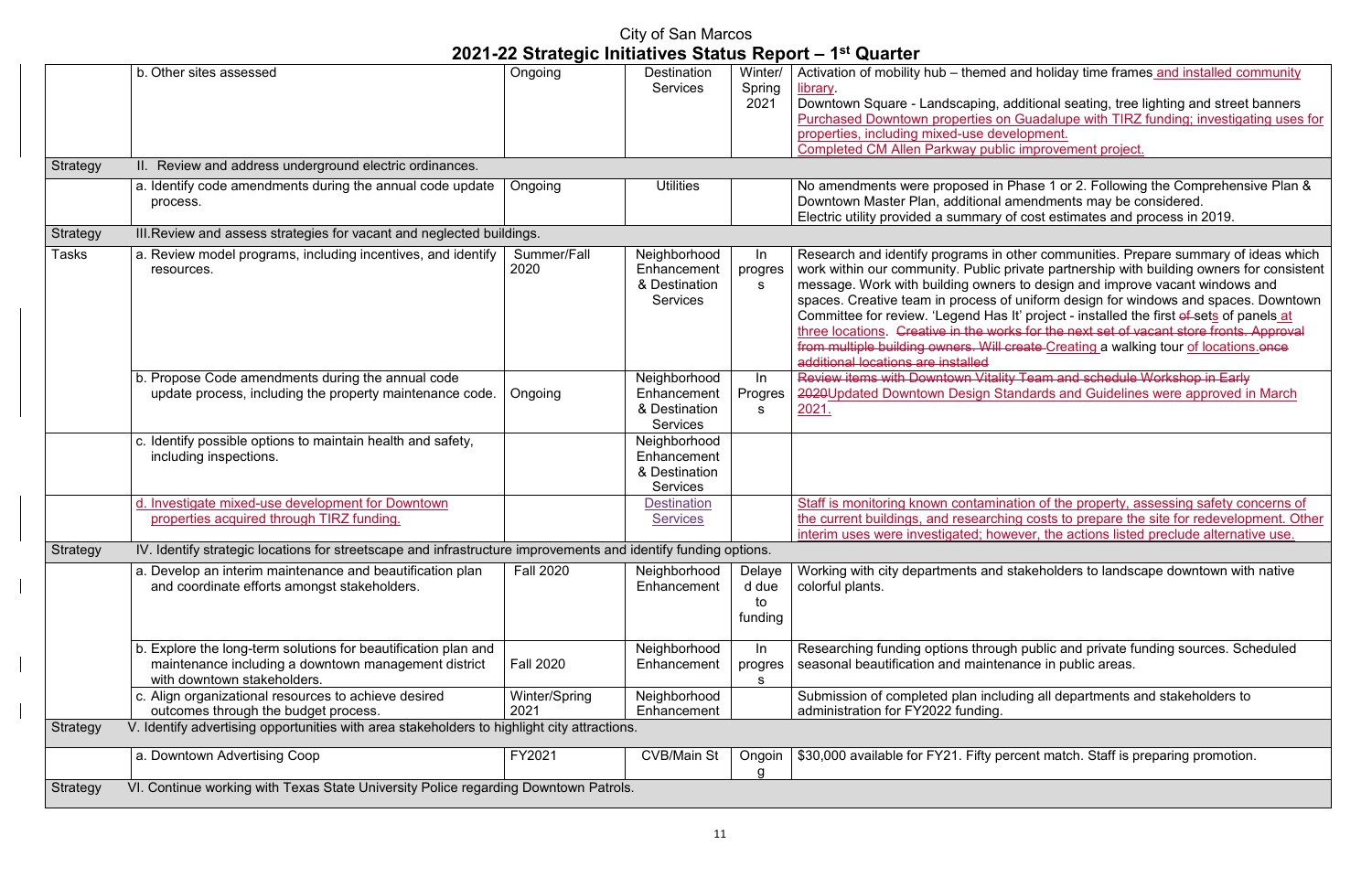mine how to allocate staffing effectively to mitigate ea while ensuring the rest of the areas of the City are ge and Chief Clouse are working on a plan that in the downtown area working alongside SMPD

ancil in December 2018. Recruitment pending Parking Implementation Plan and enabling and position currently under consideration in

I funds for replacement of the NUPARK LPR parking parking; decided that the Police Department should as been prepared pending identification of additional

Itimodal Parking Initiatives Manager (when position parking management firm.

I funds for replacement of the NUPARK LPR parking parking; decided that the Police Department should  $\frac{1}{100}$  been prepared pending identification of additional

Parking Initiatives Manager (when the position is suspendedhas begun discussions with private g. Pending due to COVID-19. Discussions to resume

| a. Continue working with Texas State University Police<br>regarding Downtown Patrols               | 2021-22 Strategic Initiatives Status Report - 1 <sup>st</sup> Quarter | Police                                     | Ongoin                                 | Chief Standridge continues to determine                                                                                                                                   |
|----------------------------------------------------------------------------------------------------|-----------------------------------------------------------------------|--------------------------------------------|----------------------------------------|---------------------------------------------------------------------------------------------------------------------------------------------------------------------------|
|                                                                                                    |                                                                       |                                            | $\overline{a}$                         | criminal activity in the Downtown area<br>adequately covered. Chief Standridge<br>would allocate TX State PD Officers in                                                  |
| C. Accessibility to and within the downtown.                                                       |                                                                       |                                            |                                        | Officers.                                                                                                                                                                 |
| I. Approve and implement the Parking Management Plan.                                              |                                                                       |                                            |                                        |                                                                                                                                                                           |
| a. Hire Multimodal Parking Initiatives Manager.                                                    | $TBD$ – funding<br>source                                             | Transit                                    | <b>Futurel</b><br>Ĥ.<br><b>Progres</b> | Budget amendment approved by cound<br>Council approval of On-Street Paid Pai<br>Ordinance. Job description revised an<br>managed hiring program.                          |
| b. Procure parking management technology (meters and<br>mobile app.).                              | Future                                                                | Transit                                    | Future                                 | In the process of securing additional fu<br>enforcement software for downtown pa<br>be the owner of the program; RFP has<br>funding.                                      |
| c. Create program branding and marketing campaign.                                                 | Future                                                                | Transit, 3rd<br>party parking<br>mgmt firm | Future                                 | This work will be coordinated by Multin<br>is filled) and performed by 3rd party pa                                                                                       |
| d. Initiate phased rollout of on-street paid parking.                                              | Future                                                                | Transit, 3rd<br>party parking<br>mgmt firm | Future                                 | In the process of securing additional fu<br>enforcement software for downtown pa<br>be the owner of the program; RFP has<br>funding.                                      |
| e. Negotiate off-street parking agreements with private<br>property owners and facilitate options. | As opportunities<br>arise                                             | Transit                                    | In<br>Progres<br>s                     | Shared responsibility of Multimodal Pa<br>filled) and Real Estate Division. Staff st<br>property owners for off-street parking.<br>per request of Parking Advisory Board. |
| <b>FY 2021 Strategic Initiatives</b>                                                               | <b>Timeline/</b><br><b>Estimated</b><br><b>Completion Date</b>        | <b>Budget \$ and</b><br><b>Resources</b>   | <b>Status</b>                          | <b>Update Notes</b>                                                                                                                                                       |
|                                                                                                    | <b>SUSTAINABILITY</b>                                                 |                                            |                                        |                                                                                                                                                                           |

|                                                               | • To develop a baseline of sustainability performance measures.                                                             |            |                  |  |  |  |  |  |
|---------------------------------------------------------------|-----------------------------------------------------------------------------------------------------------------------------|------------|------------------|--|--|--|--|--|
|                                                               | • Promote sustainability practices throughout the community.                                                                |            |                  |  |  |  |  |  |
| Outcome(s)                                                    |                                                                                                                             |            |                  |  |  |  |  |  |
|                                                               | • Develop economic development and procurement policies to encourage sustainability for businesses that work with the City. |            |                  |  |  |  |  |  |
| A. Develop a baseline of sustainability performance measures. |                                                                                                                             |            |                  |  |  |  |  |  |
| Strategy                                                      | II. Work with Texas State University and other Texas communities to assess their sustainability programs.                   |            |                  |  |  |  |  |  |
| <b>Tasks</b>                                                  | a. Current organizations available (Cost – initial staff time to<br>analyze and hold meeting 2X per year)                   | Sept. 2020 | <b>Utilities</b> |  |  |  |  |  |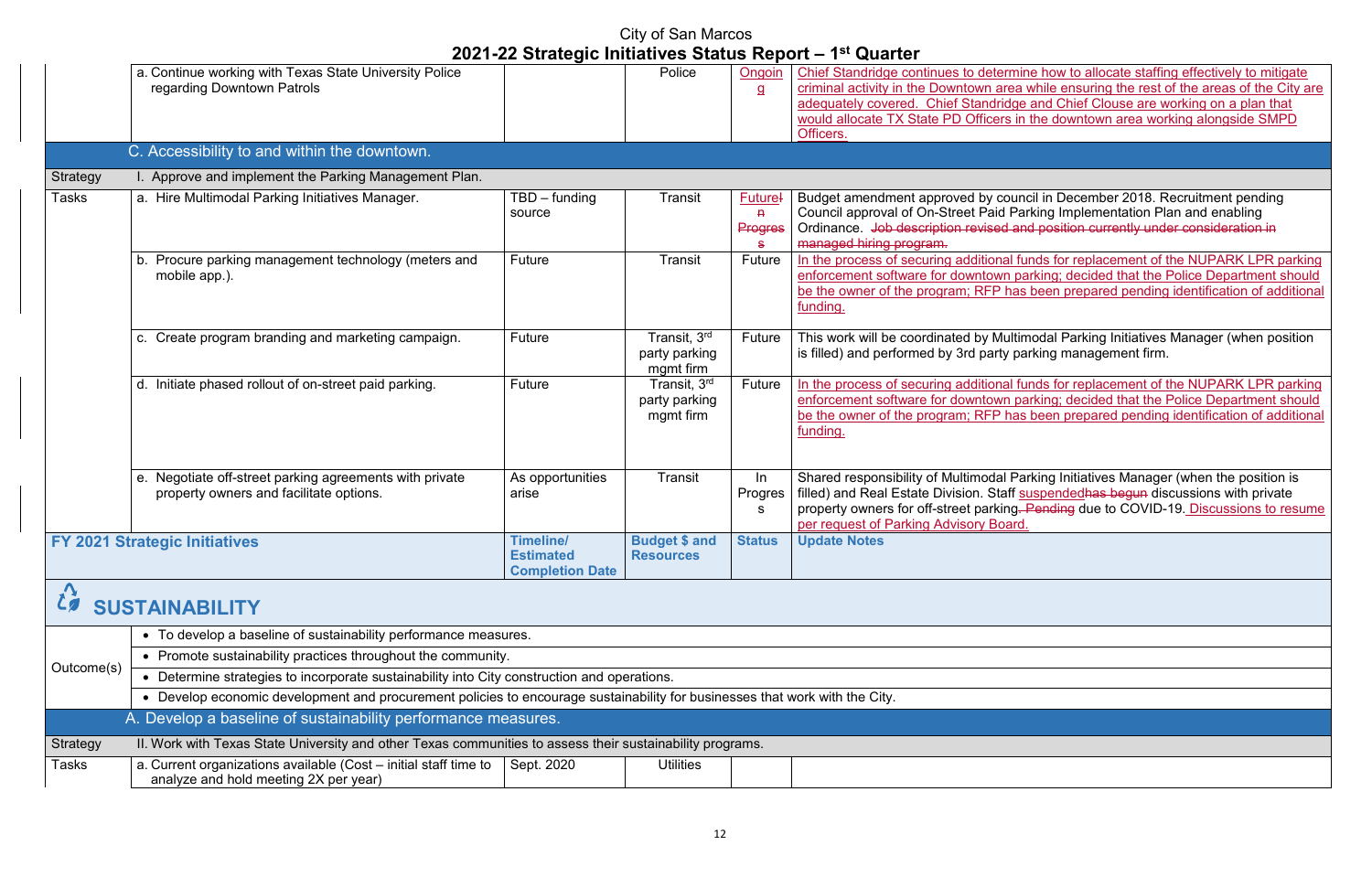ce and Texas State Office of Sustainability have all ed favorably to the City's sustainability initiative.  $\mathbf s$  held between the Sustainability Committee and a more coordinated effort between partners. ble San Marcos, Betsey Robertson, Gabrielle Moore, River Foundation, and a representative from the ty Office. Sustainability Plan but are planning to develop one.

 $s$ st task force of stakeholders.

lers met to discuss topics of interest in the community.

tprint. Pandemic precluded enterprise wide SECO  $m$ inary energy audit report was completed and

dy be conducted to determine C/B status of potential

s are posted monthly on FB. oting all things sustainable, including city programs

Id recycling info with receptacles. Anti-idling vehicle nt. No idling posters are being hung in City facility nstalled in City yards/facilities. No idling windshield  $\epsilon$  een printed and are ready for distribution. A short ed to new employee orientation and will include info on ter conservation. Safety tailgates will add information. bid work.

ability training into the onboarding training for all

ave been provided to SMCISD and SMA for review. inks program would work better with 4<sup>th</sup> grade and has

|              |                                                                                                                                                                                                                                                                                      |                             | City of San Marcos                            |                                 |                                                                                                                                                                                                                                                                                                                                                                                                       |
|--------------|--------------------------------------------------------------------------------------------------------------------------------------------------------------------------------------------------------------------------------------------------------------------------------------|-----------------------------|-----------------------------------------------|---------------------------------|-------------------------------------------------------------------------------------------------------------------------------------------------------------------------------------------------------------------------------------------------------------------------------------------------------------------------------------------------------------------------------------------------------|
|              |                                                                                                                                                                                                                                                                                      |                             |                                               |                                 | 2021-22 Strategic Initiatives Status Report - 1 <sup>st</sup> Quarter                                                                                                                                                                                                                                                                                                                                 |
|              | b. Identify City and local stakeholders                                                                                                                                                                                                                                              | Sept. 2020                  | <b>Utilities</b>                              | Comple<br>teOn<br>going         | SMRF, SSM, SM Greenbelt Alliance a<br>been contacted and have responded f<br>November 18, 2020: A meeting was he<br>local stakeholders to work towards a n<br>Attendees included staff, Sustainable<br>Virginia Conde of the San Marcos Rive<br><b>Texas State University Sustainability (</b><br>TxState does not currently have a Sus<br>SSM submitted letter offering to host ta                   |
|              | c. Conduct networking opportunities                                                                                                                                                                                                                                                  | <b>TBD</b>                  | Utilities/<br>Neighborhood<br><b>Services</b> | On<br>going                     | In November 2020, local stakeholders                                                                                                                                                                                                                                                                                                                                                                  |
| Strategy     | Consider if a consultant is necessary in order to determine the baseline of sustainability measures.<br>III.                                                                                                                                                                         |                             |                                               |                                 |                                                                                                                                                                                                                                                                                                                                                                                                       |
| <b>Tasks</b> | a. Data collection for usage (Cost - initial staff time to<br>analyze and public outreach components).<br>- Water, electric, fossil fuels, renewables (high view<br>snapshot guesstimates)<br>- City Facilities<br>- Residential (public outreach)<br>- Commercial (public outreach) | <b>TBD</b>                  | <b>Public Works</b><br>& Conserva-<br>tion    | In<br>Progres<br>s<br>(partial) | Database inventory in progress<br>SECO working on utility usage footprir<br>on-site inspections, however, prelimina<br>received on City utility usage footprint.                                                                                                                                                                                                                                      |
|              | b. Possible Cost-Benefit analysis<br>- Consider a means to evaluate upfront expenses<br>compared to overall savings<br>- Include quality of life in financial calculations                                                                                                           | <b>TBD</b>                  | <b>Facilities</b>                             |                                 | SECO recommends additional study b<br>improvements.                                                                                                                                                                                                                                                                                                                                                   |
|              | c. Consultant (Cost – probably between \$50k-100k)<br>- Coordinate data collection (or by staff)<br>- Plan roll out of reduction programs<br>- Public Outreach<br>- Potentially identify need for full time position after<br>observing roll out success metrics.                    | <b>TBD</b>                  | Public Works &<br>Consultant                  |                                 | <b>Budget issue</b>                                                                                                                                                                                                                                                                                                                                                                                   |
|              | B. Promote Sustainability Practices throughout the community.                                                                                                                                                                                                                        |                             |                                               |                                 |                                                                                                                                                                                                                                                                                                                                                                                                       |
| Strategy     | I. Increase public education and outreach of City's conservation and sustainability efforts, including available rebates.                                                                                                                                                            |                             |                                               |                                 |                                                                                                                                                                                                                                                                                                                                                                                                       |
| Tasks        | a. Increase use of social media such as Facebook to<br>promote environmental programs; add environmental<br>programs to FB schedule.                                                                                                                                                 | On-going                    | Utilities &<br>Communication<br>s             | On<br>Going                     | Water and energy rebate programs are<br>KSMB: new Facebook page: promotin                                                                                                                                                                                                                                                                                                                             |
|              | b. Evaluate optional or mandatory training on<br>sustainability (anti-idling, recycling, etc) for City staff.<br>c. Discuss with school district increased use of                                                                                                                    | Aug. 2020<br>Sept. 20202021 | <b>Utilities</b><br><b>Utilities</b>          | Ongoin<br>g<br>Ongoin           | Currently have poster programs and re<br>stickers/signage under development. I<br>breakrooms and signage is being insta<br>stickers for all City vehicles have been<br>sustainability section is being added to<br>no idling, recycling and energy/water o<br>on sustainability items related to field \<br>2021: HR has incorporated sustainabil<br>employees.<br>Sample WaterWise Outdoor kits have |
|              | environmental curriculum (such as Learning to be                                                                                                                                                                                                                                     |                             |                                               | g                               | SMCISD curriculum coordinator thinks                                                                                                                                                                                                                                                                                                                                                                  |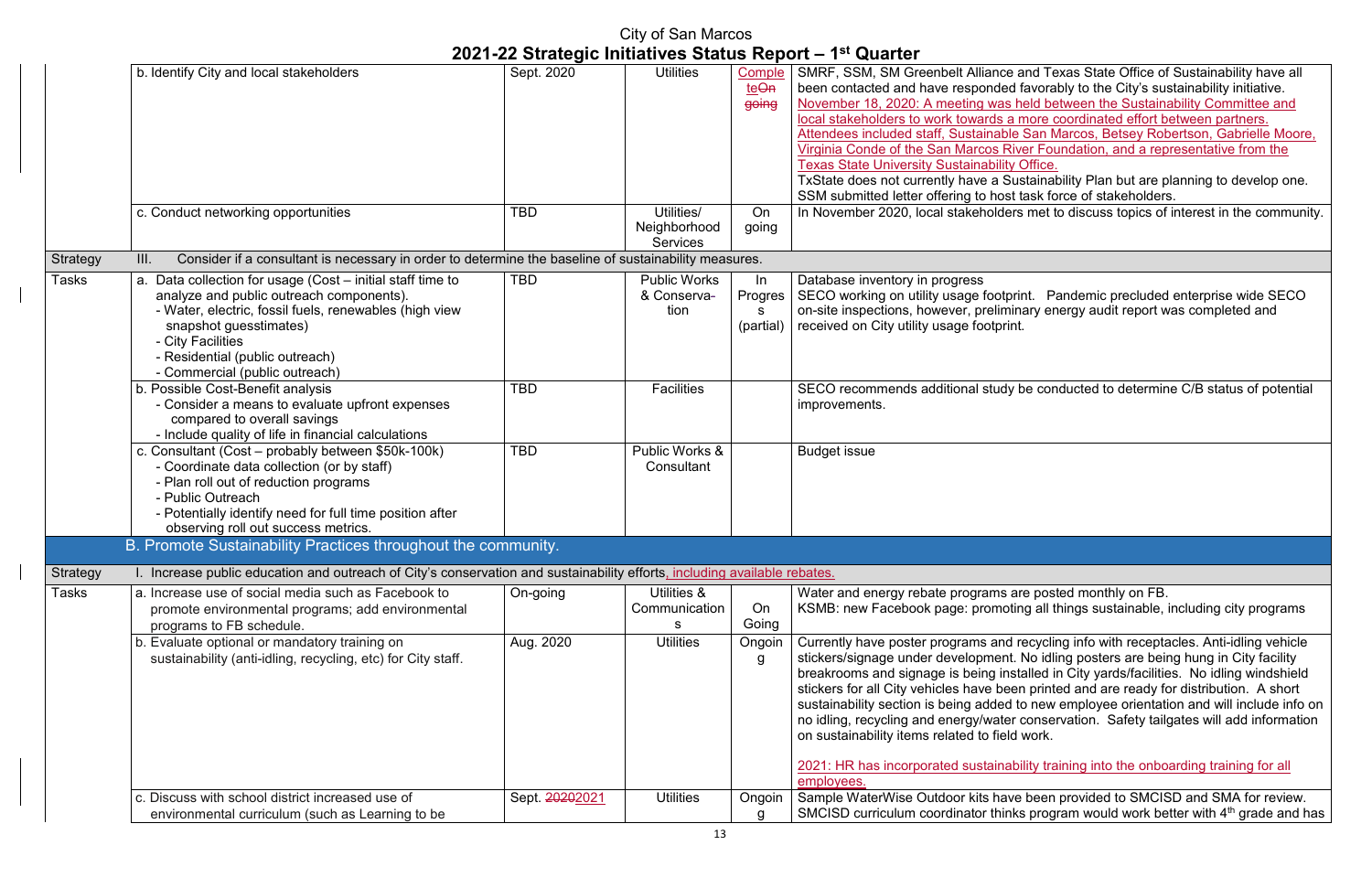ners to review; 35 kits are on order. Library has it is more suitable for in-school instruction than for

Interty the pandemic and remote the pands in remote the pand remoted throughout ability staff hopes to offer programs beginning in Fall

lated to our adopted Council Legislative Guiding Is provided written and spoken testimony in support of affect our residents and taxpayers. Will continue to called by the Governor for later in 2021.

storical District, and Belvin Historical District are

the Sustainability page: **Sustainability. It's linked to the Historic Preservation** 

g the keeping of two miniature goats brought forward Enhancement. Approved by City Council May 2021. evision with estimated completion summer 2021. omoting urban farming education through workshop

2020 to encourage replacement of turf grass with as xeriscape beds. The Water Department also has core aeration, compost application, and mulch ewardship program will be launched in Summer de rewrite.

ated to include Low Impact Development Practices; to regulate approved products used in CIP/PCIP eloping checklist for projects based upon sustainable cklist has been created from the Sustainable If to the Sustainability Committee on 10/26/20, and is

are Qualities based upon the Global Future Council Benefit Sharing, Environmental Resilience, Social

|                 |                                                                                                        |                 | City of San Marcos                                    |                                  | 2021-22 Strategic Initiatives Status Report - 1 <sup>st</sup> Quarter                                                                                                                                                        |
|-----------------|--------------------------------------------------------------------------------------------------------|-----------------|-------------------------------------------------------|----------------------------------|------------------------------------------------------------------------------------------------------------------------------------------------------------------------------------------------------------------------------|
|                 | WaterWise Outdoors program which is currently<br>offered to teachers and funded by the City).          |                 |                                                       |                                  | requested kits for all 4 <sup>th</sup> grade teach<br>reviewed program and determined i<br>Library programming.                                                                                                              |
|                 |                                                                                                        |                 |                                                       |                                  | Given the pandemic and remote lea<br>the 2020-2021 school year. Sustain<br>2021 if possible.                                                                                                                                 |
|                 | . Assess funding levels for green space/trails and                                                     |                 | Parks & CIP                                           |                                  |                                                                                                                                                                                                                              |
| <b>Strategy</b> | provide additional education.<br>II. Consider tenets of Slow Streets.                                  |                 |                                                       |                                  |                                                                                                                                                                                                                              |
|                 |                                                                                                        |                 |                                                       |                                  |                                                                                                                                                                                                                              |
| <b>Tasks</b>    | a. Monitor potential State legislation.                                                                |                 | Communication<br>$\underline{\underline{\mathsf{S}}}$ | ln<br>progres<br>$S_{\parallel}$ | Monitored progress of legislation re<br>Principles. Staff and elected official<br>of or in opposition to bills that would                                                                                                    |
|                 |                                                                                                        |                 |                                                       |                                  | participate in Special Session to be                                                                                                                                                                                         |
|                 | b. Work with the Texas Department of Transportation to<br>include aspects in projects within the City. |                 | <b>Engineering</b>                                    | Ongoin                           |                                                                                                                                                                                                                              |
|                 | c. Implement 25 MPH speed limits in qualifying<br>neighborhoods                                        | Ongoing         | <b>Public Works</b>                                   | ln<br><b>Progres</b>             | Dunbar Neighborhood, Heritage His<br>completed.                                                                                                                                                                              |
| <b>Strategy</b> | III. Include historic preservation as a component.                                                     |                 |                                                       |                                  |                                                                                                                                                                                                                              |
| Tasks           | a. Add a link to the City's Historic Preservation Program                                              | January 2021    |                                                       | Comple                           | Historic Preservation is now live on                                                                                                                                                                                         |
|                 | from the Sustainability webpage                                                                        |                 |                                                       | <u>te</u>                        | https://www.sanmarcostx.gov/3276/<br>page under Planning.                                                                                                                                                                    |
| <b>Strategy</b> | III. Investigate potential options for landscaping and green space.                                    |                 |                                                       |                                  |                                                                                                                                                                                                                              |
| <b>Tasks</b>    | a. Promote local farming, including education and<br>allowing urban farming in front yards.            | <b>May 2021</b> | Neighborhood<br>Services &                            | Ongoin<br>$\overline{a}$         | Code amendment approved allowin<br>for consideration by Neighborhood                                                                                                                                                         |
|                 |                                                                                                        |                 | Planning                                              |                                  | Urban farming is undergoing code r<br>The City horticulturalist will begin pr<br>during summer 2021.                                                                                                                         |
|                 | b. Explore a xeriscaping program for existing<br>development.                                          |                 | <b>Utilities</b>                                      |                                  | Grass Rebate Removal program in<br>less water intensive materials such<br>a soil saver rebate that encourages<br>application. The Certified Habitat St                                                                       |
|                 |                                                                                                        |                 |                                                       |                                  | 2021 and is also included in the Coo                                                                                                                                                                                         |
|                 | C. Determine strategies to incorporate sustainability into City construction and operations            |                 |                                                       |                                  |                                                                                                                                                                                                                              |
| <b>Strategy</b> | I. Implement sustainable infrastructure solutions in the City's capital improvement program efforts    |                 |                                                       |                                  |                                                                                                                                                                                                                              |
| <b>Tasks</b>    | a. Develop design guidelines/checklist for use in evaluation<br>of project scopes                      | <b>Jan 2021</b> | Public Works &<br>Engineering                         | On-<br>going                     | Stormwater Technical Manual upda<br>annual standard product list update<br>projects for quality & longevity; deve<br>infrastructure qualities. Design che<br>Infrastructure Qualities presentation<br>under internal review. |
|                 | b. Develop pattern book of sustainable solutions                                                       | Jan 2021        | Engineering                                           | On-<br>going                     | Developing Sustainable Infrastructu<br>on Infrastructure recommendations:                                                                                                                                                    |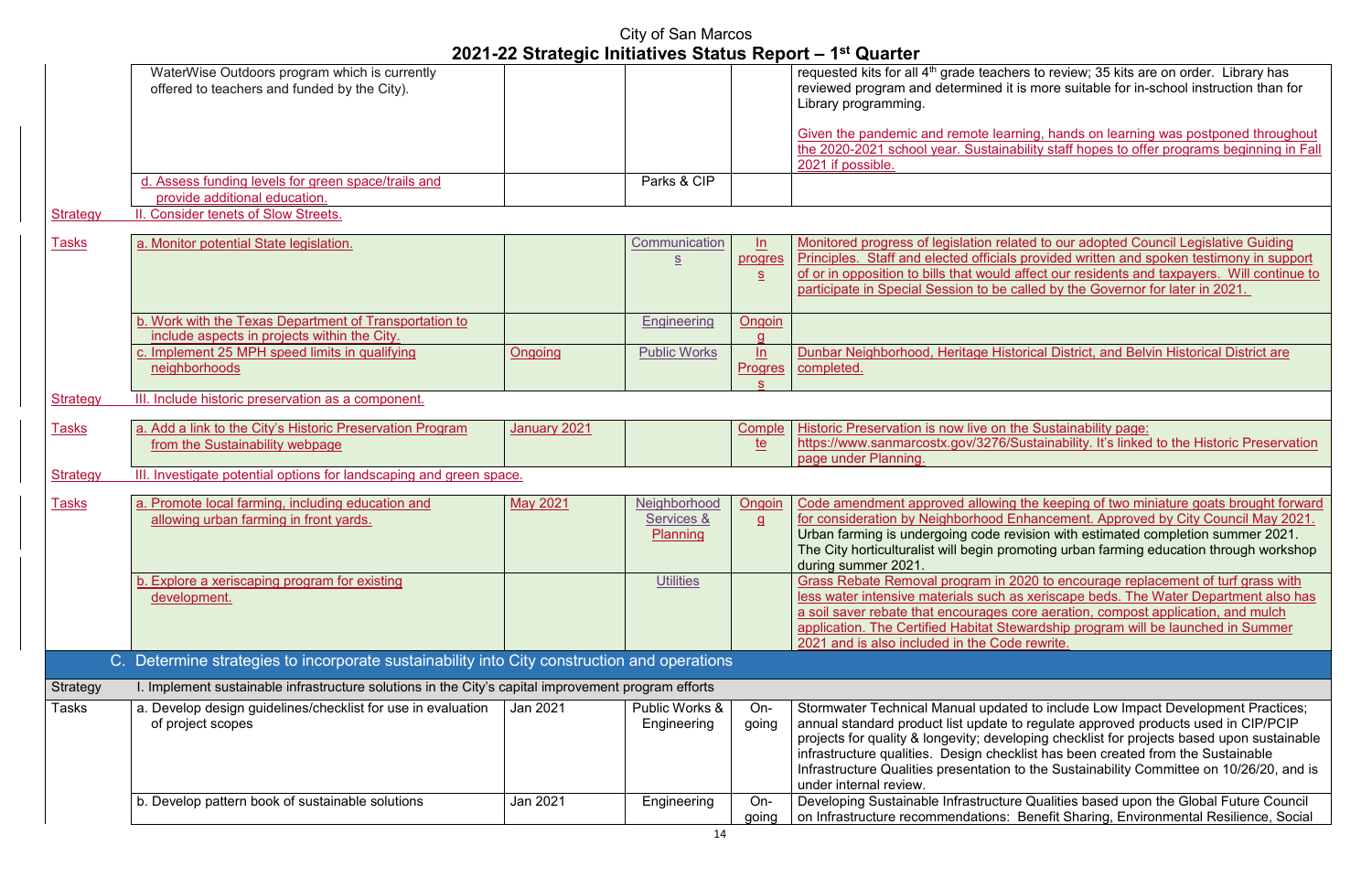Inal Effectiveness, Future Proofing, and Critical Mass v Impact Development is included in the Stormwater

fice (SECO) is conducting an energy audit of City ment Facility. Report delivered to City in September aluation.

nstallation of rainwater harvesting systems at new be used for irrigation and for community Il also be installed on Utility Bldg. and Warehouse at novation includes upgrade to LED lighting fixtures. D lighting and high efficiency HVAC systems. Fire ection system for Edwards Aquifer recharge zone. ovations will include highly reflective roof treatments, ote access HVAC controls. Recent City Hall VAC controls, UV-C air plenum upgrade to improve air etration reseal.

e complete in May 2021. We will need a year or nalysis on how an electric TOU rate could be made e for the utility.

May 2021.

Defined LCRA as REC broker, Acquired initial 500 lity bill changes to show elective REC charges. financial tracking. Presenting to Citizen's Utility buncil after receiving and incorporating CUAB , 2021 and outreach campaign is ongoing.

ed and gathered examples of various policies that ter bottles and other SUPs. Need policy direction. on hold for now due to COVID.

ed cost; \$700-\$2900 for standard water fountain and e fill. Bottle fill types are specified for new facilities,  $\alpha$ . Activity Center and Library have water bottle fill untains required to have same feature.

eived the following grants; ate multifamily recycle practices cycling bin grant for desk side recycle and sidekick

|                 |                                                                                                                                   |               |                                          |                        | Acceptability, Economic & Institutio<br>Potential. The pattern book for Low                                                                                                                                                                                                                                                                                                                            |
|-----------------|-----------------------------------------------------------------------------------------------------------------------------------|---------------|------------------------------------------|------------------------|--------------------------------------------------------------------------------------------------------------------------------------------------------------------------------------------------------------------------------------------------------------------------------------------------------------------------------------------------------------------------------------------------------|
|                 |                                                                                                                                   |               |                                          |                        | <b>Technical Manual</b>                                                                                                                                                                                                                                                                                                                                                                                |
| Strategy        | II. Develop a formal Building Design Standard for municipal buildings or design elements that reduce resource consumption.        |               |                                          |                        |                                                                                                                                                                                                                                                                                                                                                                                                        |
| <b>Tasks</b>    | a. Investigate opportunities for resource reduction in existing<br>municipal buildings                                            | Ongoing       | <b>SECO/Public</b><br><b>Works</b>       | Comple<br>te           | The State Energy Conservation Off<br>facilities and the Wastewater Treatr<br>2020. Recommendations under ev                                                                                                                                                                                                                                                                                            |
|                 | b. Implement design elements that reduce resource<br>consumption in new City construction                                         | Ongoing       | Staff /<br>Jacobs                        | $\ln$<br>progres<br>S. | Public Services-Water is funding in<br>Library and at new PS Building, to b<br>education/demonstration. Solar wil<br>new PS Building. Police facility rer<br>Future construction will include LED<br>Station Two includes rainwater colle<br>Future City facilities and facility rene<br>low E window treatments, and remo<br>improvements include hard wire HV<br>quality, and building envelope pene |
| <b>Strategy</b> | III. Continue evaluation of alternate energy technologies and opportunities.                                                      |               |                                          |                        |                                                                                                                                                                                                                                                                                                                                                                                                        |
| <b>Tasks</b>    | a. Research feasibility of community solar project or solar<br>supply inclusion in power portfolio.                               | Jan. 2021     | <b>Utilities</b>                         | In<br>progres<br>s     | This is on ongoing effort by SMEU.                                                                                                                                                                                                                                                                                                                                                                     |
|                 | b. Request for Research feasibility of Time of Use (TOU)<br>strategies (e.g. education, billing)                                  | Jan. 20212023 | <b>Utilities</b>                         | $\ln$<br>progres<br>S  | Required hardware upgrades will be<br>more data before conducting the ar<br>attractive to customers and effective                                                                                                                                                                                                                                                                                      |
|                 | C. Evaluate offering customer's purchase of Renewable<br><b>Energy Credits (RECs)</b>                                             | Sept. 2020    | <b>Utilities</b>                         | Comple<br>te           | This program was implemented in N<br>Established account with ERCOT, I<br>recs. Set REC rate, Established util<br><b>Established General Ledger Accts,</b><br>Advisory Board in Jan 2021 and Co<br>feedback. Enrollment began May 1                                                                                                                                                                    |
| <b>Strategy</b> | IV. Develop and implement programs for elimination of bottled water usage and other single use plastic products (SUPs).           |               |                                          |                        |                                                                                                                                                                                                                                                                                                                                                                                                        |
| <b>Tasks</b>    | a. Research purchasing and/or personnel policies that<br>discourage or prohibit using City funds to purchase SUPs.                | Oct. 2020     | Utilities &<br>Finance                   | In<br>progres<br>s     | <b>Public Services staff has researche</b><br>prohibit purchase of single-use wate<br>Policies for single-use water bottles                                                                                                                                                                                                                                                                            |
|                 | b. Consider installing bottle fill/fountains in all City facilities.                                                              | Oct. 2020     | <b>Facilities</b>                        | $\ln$<br>progres<br>S. | Public Services staff has researche<br>\$1400-\$2400 for fountain with bottle<br>and will be included in pattern book<br>stations installed. All new water fou                                                                                                                                                                                                                                         |
| Strategy        | V. Research potential funding sources and revenues for sustainability initiative implementation                                   |               |                                          |                        |                                                                                                                                                                                                                                                                                                                                                                                                        |
|                 | a. Grant application plan                                                                                                         | TBD           | Finance &<br>Neighborhood<br>Enhancement | In<br>progres<br>s     | <b>Community Enhancement has rece</b><br>Recycling Partnership to evalu<br>State of Texas Alliance for Reo<br>trash; breakroom eco-stations                                                                                                                                                                                                                                                            |
|                 | D. Determine economic development and procurement policies to encourage sustainability for businesses that work with the City.    |               |                                          |                        |                                                                                                                                                                                                                                                                                                                                                                                                        |
| Strategy        | I. Research and adopt policies encouraging sustainability in economic development. Resource grants for sustainability (\$30K-50K) |               |                                          |                        |                                                                                                                                                                                                                                                                                                                                                                                                        |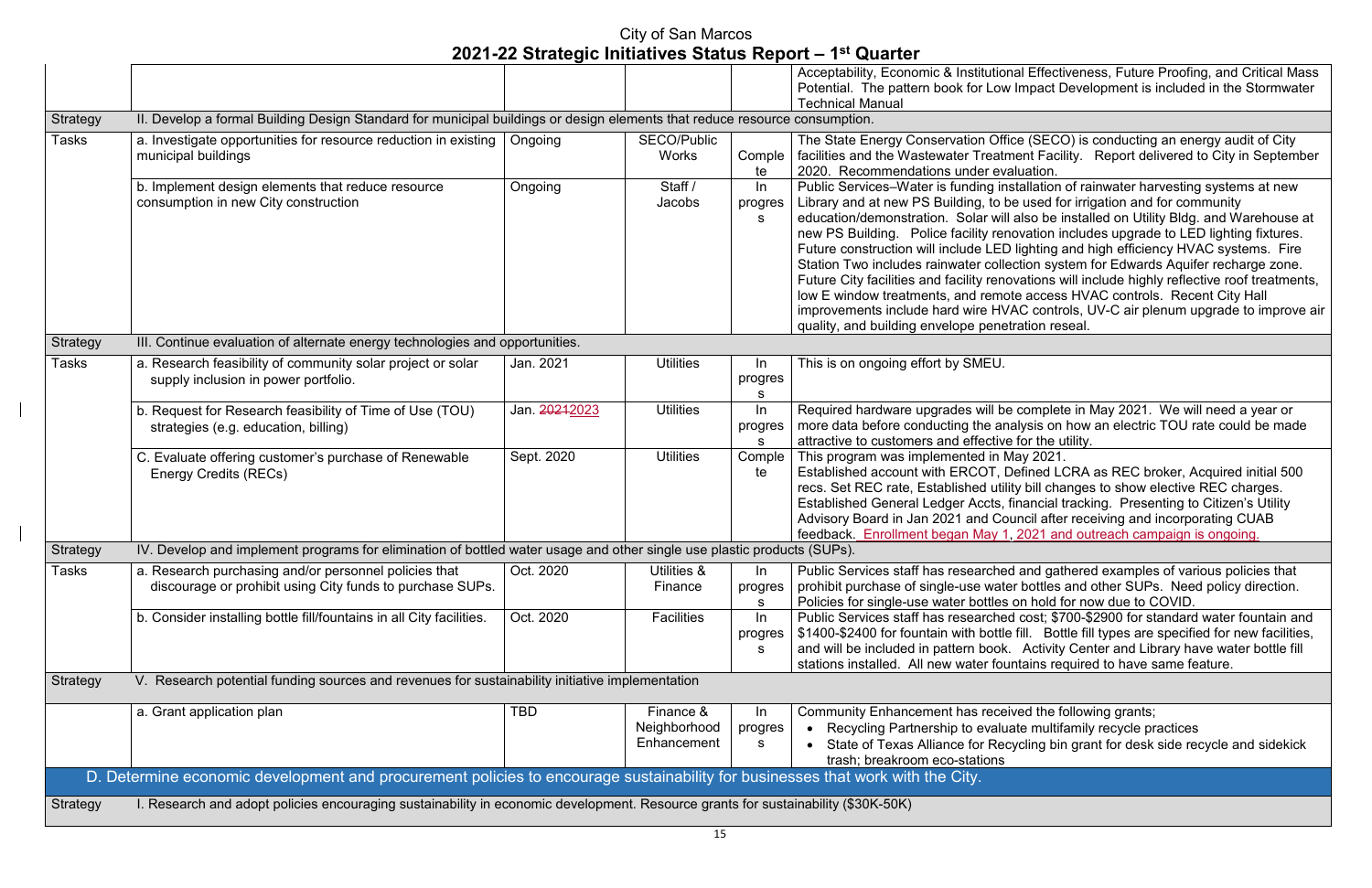**Revelopment Policy to Council at the June 1 work** as a proposed scoring criteria. Any direction resulting **Council for consideration.** 

es are in place for home and business for both water and energy. Rainwater collection incentives in place. Display examples for commercial going in on Library and Public Services. <u>Grey water is regulated by TCEQ.</u> Staff has rograms by other cities, they are typically done by the overnmental orgs/non-profits. <u>Staff is talking with the</u>  $II$ -encompassing sustainability award/marketing. ng with athletics to reduce waste/divert at sports

> rogram: rash dumpsters at the Municipal complex **breakrooms at Grant Harris, CIP/Planning, Utilities** osting videos for City's new learning management

aste carts sample survey on program

Purchasing Manager on policy to purchase recycled

| Tasks           | a) Create a standard set of sustainable preferences for                                                                   | Oct. 2021              | Economic &           | ln            | Staff is presenting the Economic De    |  |  |
|-----------------|---------------------------------------------------------------------------------------------------------------------------|------------------------|----------------------|---------------|----------------------------------------|--|--|
|                 | developments and economic development projects.                                                                           |                        | <b>Business</b>      | progres       | session. Sustainability is included a  |  |  |
|                 |                                                                                                                           |                        | <b>Development</b>   | S.            | in amendments will come back to C      |  |  |
|                 | $\frac{a}{b}$ Resource Grants for sustainability (30k - 50K)                                                              | Dec 2020               | Economic &           |               |                                        |  |  |
|                 | 1. Focus on helping small businesses transition to                                                                        |                        | <b>Business</b>      |               |                                        |  |  |
|                 | sustainable practices                                                                                                     |                        | Development          |               |                                        |  |  |
|                 | - Work with Economic Development staff (City Staff time<br>needed)                                                        |                        |                      |               |                                        |  |  |
|                 | - Installing solar, HVAC upgrades, windows, single use<br>plastic/to-go containers, etc.                                  |                        |                      |               |                                        |  |  |
|                 | 2. Potential home/business conservation rebates                                                                           | Dec. 2020              | Utilities &          | In            | Conservation and efficiency rebate     |  |  |
|                 | - Farmland, wildscape, urban farms, water collection, grey                                                                |                        | Finance              | progres       | and energy. Rainwater collection in    |  |  |
|                 | water reclamation, etc.                                                                                                   |                        |                      | s/            | going in on Library and Public Serv    |  |  |
|                 | - Possible awards and marketing for businesses and                                                                        |                        |                      | ongoing       | researched sustainability awards pr    |  |  |
|                 | maybe neighborhoods                                                                                                       |                        |                      |               | sustainability department or non-go    |  |  |
|                 |                                                                                                                           |                        |                      |               | Chamber of Commerce about an a         |  |  |
|                 | 3. Organizational partnerships and resources                                                                              | <b>TBD</b>             | Neighborhood         |               | <b>Community Enhancement is workir</b> |  |  |
|                 | - Matching grants                                                                                                         |                        | <b>Services</b>      |               | complexes.                             |  |  |
|                 | - Opportunities to use our marketing force to help (City                                                                  |                        |                      |               |                                        |  |  |
|                 | Staff time needed)                                                                                                        |                        |                      |               |                                        |  |  |
|                 | - Education, Outreach, Diversion bins                                                                                     |                        |                      |               |                                        |  |  |
| Strategy        | II. Consider policies incorporating sustainability in the procurement process and City operations                         |                        |                      |               |                                        |  |  |
| <b>Tasks</b>    | a) Reduction projections (Cost - initial staff time to analyze)                                                           | Nov. 2020              | Finance &            |               | Resource Recovery is evaluating p      |  |  |
|                 | - Cut back on obvious waste                                                                                               |                        | Neighborhood         |               | Performing waste audits of tra         |  |  |
|                 | - Paper purchasing, water bottles, color printing, single                                                                 |                        | <b>Services</b>      |               | Compost has been added to              |  |  |
|                 | use plastic, etc.                                                                                                         |                        |                      |               | <b>Creating recycling and compo</b>    |  |  |
|                 | - Survey each office and ask where they think waste can                                                                   |                        |                      |               | system                                 |  |  |
|                 | be reduced.                                                                                                               |                        |                      |               | auditing recycle and green wa          |  |  |
|                 |                                                                                                                           |                        |                      |               | will be conducting a random s          |  |  |
|                 |                                                                                                                           |                        |                      |               | Resource Recovery will work with F     |  |  |
|                 |                                                                                                                           |                        |                      |               | content products                       |  |  |
|                 | <b>FY 2021 Strategic Initiatives</b>                                                                                      | <b>Timeline/</b>       | <b>Budget \$ and</b> | <b>Status</b> | <b>Update Notes</b>                    |  |  |
|                 |                                                                                                                           | <b>Estimated</b>       | <b>Resources</b>     |               |                                        |  |  |
|                 |                                                                                                                           | <b>Completion Date</b> |                      |               |                                        |  |  |
|                 | <b>COVID Response</b>                                                                                                     |                        |                      |               |                                        |  |  |
|                 | • Assess needs and distribute up-to-date, accurate information to the public.                                             |                        |                      |               |                                        |  |  |
| Outcome(s)      | • Continue search for resources and collaboration with local partners to address community needs.                         |                        |                      |               |                                        |  |  |
|                 | A. Assess needs and distribute up-to-date, accurate information to the public.                                            |                        |                      |               |                                        |  |  |
| <b>Strategy</b> | I. Monitor ongoing needs related to COVID response and recovery, including distribution of personal protective equipment. |                        |                      |               |                                        |  |  |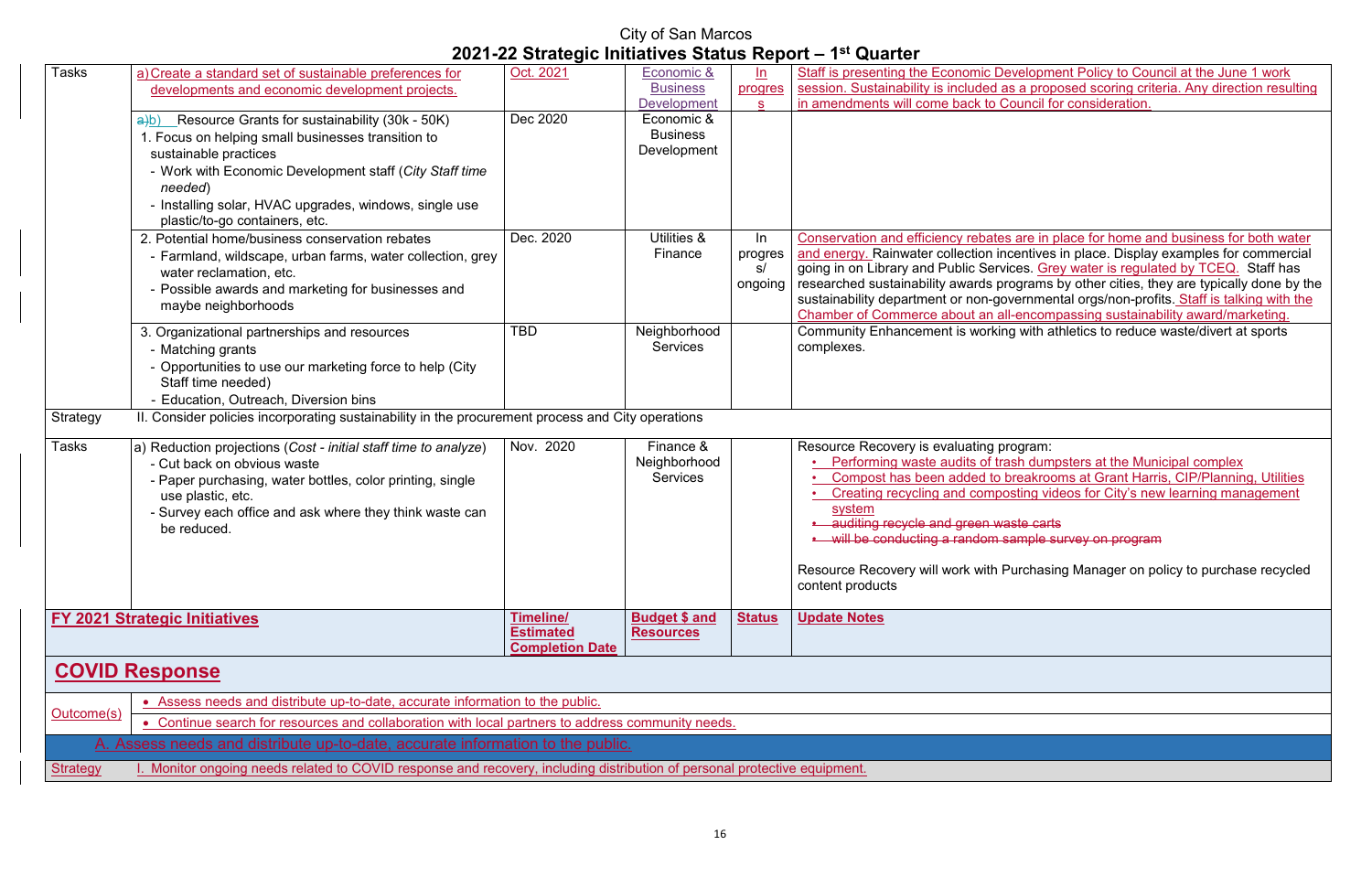, 2021 a total of 55 posts were made across social campaign to promote risk mitigation strategies. A total posted weekly on social media, the City's YouTube

iploading a COVID update to the Council message **ncorporated into Council meetings as a presentation** 

Hays County Health Department and Office of In of the community vaccinated as possible. ion information links to the Hays County and Texas It websites within videos shared across social media. how receive the Pfizer vaccine. over 65 have received at least one dose of the

tion have been fully vaccinated

'needs assessment' to determine best use of ectors were asked to submit a list of funding needs nager's Office.

oints of contact who further disseminate to

es for use of the \$2.6 million freed up in the general Funding Availability for \$640,000 in public services opened the application process. Applications are due the City's Utilities department is implementing a \$1 ce with unpaid utility bills. Refer to information in the ional details on other programs approved.

|                 |                                                                                                           | EVET EE OG Alvylo milialivoo Olalao Roport |                       |                         | $\sim$                                          |
|-----------------|-----------------------------------------------------------------------------------------------------------|--------------------------------------------|-----------------------|-------------------------|-------------------------------------------------|
| <b>Tasks</b>    | Work with local, state and federal partners to acquire                                                    | Spring 2021                                | <b>City Manager's</b> | Comple                  | Between March 1, 2020 and May 7, 20             |
|                 | supplies and equipment needed to slow the spread of                                                       |                                            | Office &              | <u>te</u>               | media for a COVID-19 awareness cam              |
|                 | COVID-19.                                                                                                 |                                            | Communication         |                         | of five videos were produced, to be pos         |
|                 |                                                                                                           |                                            | S.                    |                         | channel and our government channels.            |
| <b>Strategy</b> | II. Continue promoting resources available to residents in the community.                                 |                                            |                       |                         |                                                 |
| <b>Tasks</b>    | a. Optimize dashboard, provide routine updates to Council                                                 |                                            | <b>City Manager's</b> | Ongoin                  | Beginning April 2021, Staff began uploa         |
|                 |                                                                                                           |                                            | Office & IT           |                         | board. This update was originally incorp        |
|                 |                                                                                                           |                                            |                       | $\overline{a}$          |                                                 |
| <b>Strategy</b> |                                                                                                           |                                            |                       |                         | and update beginning in March 2020.             |
|                 | III. Prepare for and facilitate vaccination rollout.                                                      |                                            |                       |                         |                                                 |
|                 | a. The San Marcos Fire Department continues to provide                                                    | Spring 2021                                | <b>City Manager's</b> | $\ln$                   | The City continues to work with the Hav         |
|                 | personnel support at weekly vaccination clinics.                                                          |                                            | Office &              | progres                 | Emergency Services to get as much of            |
|                 |                                                                                                           |                                            | Communication         | s/                      | Communications included vaccination i           |
|                 |                                                                                                           |                                            | S                     | ongoing                 | <b>Division of Emergency Management we</b>      |
|                 |                                                                                                           |                                            |                       |                         | - All people age 12 and older may now           |
|                 |                                                                                                           |                                            |                       |                         | -88.8% of Hays County residents over            |
|                 |                                                                                                           |                                            |                       |                         | vaccine                                         |
|                 |                                                                                                           |                                            |                       |                         |                                                 |
|                 |                                                                                                           |                                            |                       |                         | - 76.5% of the 65 and older population          |
|                 | B. Continue search for resources and collaboration with local partners to address community needs.        |                                            |                       |                         |                                                 |
| <b>Strategy</b> | Pursue grants and other funding opportunities.                                                            |                                            |                       |                         |                                                 |
|                 |                                                                                                           |                                            |                       |                         |                                                 |
| <b>Tasks</b>    | a. Research ARP funding and eligible programs                                                             |                                            | <b>City Manager's</b> | $\ln$                   | Staff is conducting a departmental 'nee         |
|                 |                                                                                                           |                                            | <b>Office</b>         | progres                 | potential funding. In May 2021, Director        |
|                 |                                                                                                           |                                            |                       | <u>s/</u>               | and gaps to be filled to the City Manage        |
|                 |                                                                                                           |                                            |                       | ongoing                 |                                                 |
|                 | b. Route COVID-related funding opportunities to community-                                                |                                            | <b>City Manager's</b> | <b>Bimont</b>           | <b>Funding Bulletin shared with City points</b> |
|                 | based organizations/social service agencies.                                                              |                                            | <b>Office</b>         | hly and                 | community contacts.                             |
|                 |                                                                                                           |                                            |                       | $\overline{\mathbf{a}}$ |                                                 |
|                 |                                                                                                           |                                            |                       |                         |                                                 |
|                 |                                                                                                           |                                            |                       | applica<br>ble          |                                                 |
|                 |                                                                                                           |                                            |                       |                         |                                                 |
| <b>Strategy</b> | II. Determine use of potential freed up General Fund dollars.                                             |                                            |                       |                         |                                                 |
| <b>Tasks</b>    | a. Present program parameters, receive Council direction,                                                 | Spring 2021                                | Finance,              | ln                      | City Council approved the categories fo         |
|                 | and provide programs for Council consideration.                                                           |                                            | <b>CDBG</b>           | progres                 | fund on April 20, 2021. A Notice of Fun         |
|                 |                                                                                                           |                                            |                       | $S_{\cdot}$             | funds was published May 9, which oper           |
|                 |                                                                                                           |                                            |                       |                         | June 6 for this program. In addition, the       |
|                 |                                                                                                           |                                            |                       |                         | million program to provide assistance w         |
|                 |                                                                                                           |                                            |                       |                         | Council packet for April 20 for additiona       |
| <b>Strategy</b> | III. Continue partnerships with local entities, including assistance in acquiring and maintaining grants. |                                            |                       |                         |                                                 |
|                 |                                                                                                           |                                            |                       |                         |                                                 |
| <b>Tasks</b>    | a. Collaborate with County to continue targeting at risk and                                              |                                            | City Manager's        | ln                      | Hays County Health Department has he            |
|                 | underserved populations                                                                                   |                                            | Office/               | progres                 | the last update, the most recent of which       |
|                 |                                                                                                           |                                            | <b>Emergency</b>      | $S_{\cdot}$             | Thursday, May 13. In hopes of increasi          |
|                 |                                                                                                           |                                            | Management            |                         | Vitality team partnered with Hays Coun          |
|                 |                                                                                                           |                                            |                       |                         | the Dunbar neighborhood specifically. I         |
|                 |                                                                                                           |                                            |                       |                         | on doors throughout the neighborhood            |
|                 |                                                                                                           |                                            |                       |                         | Incations within the neighborhood Add           |
|                 |                                                                                                           |                                            |                       |                         |                                                 |

as held several free public vaccination clinics since which was held at Dunbar Center in San Marcos on Thursday, May 13. Thursday, May 13. In this event, our Community County prior to this event and publicized the event in Ily. Fliers printed in English and Spanish were placed ood and 3 yard signs were placed at different locations within the neighborhood. Additionally, the event was publicized on all of the